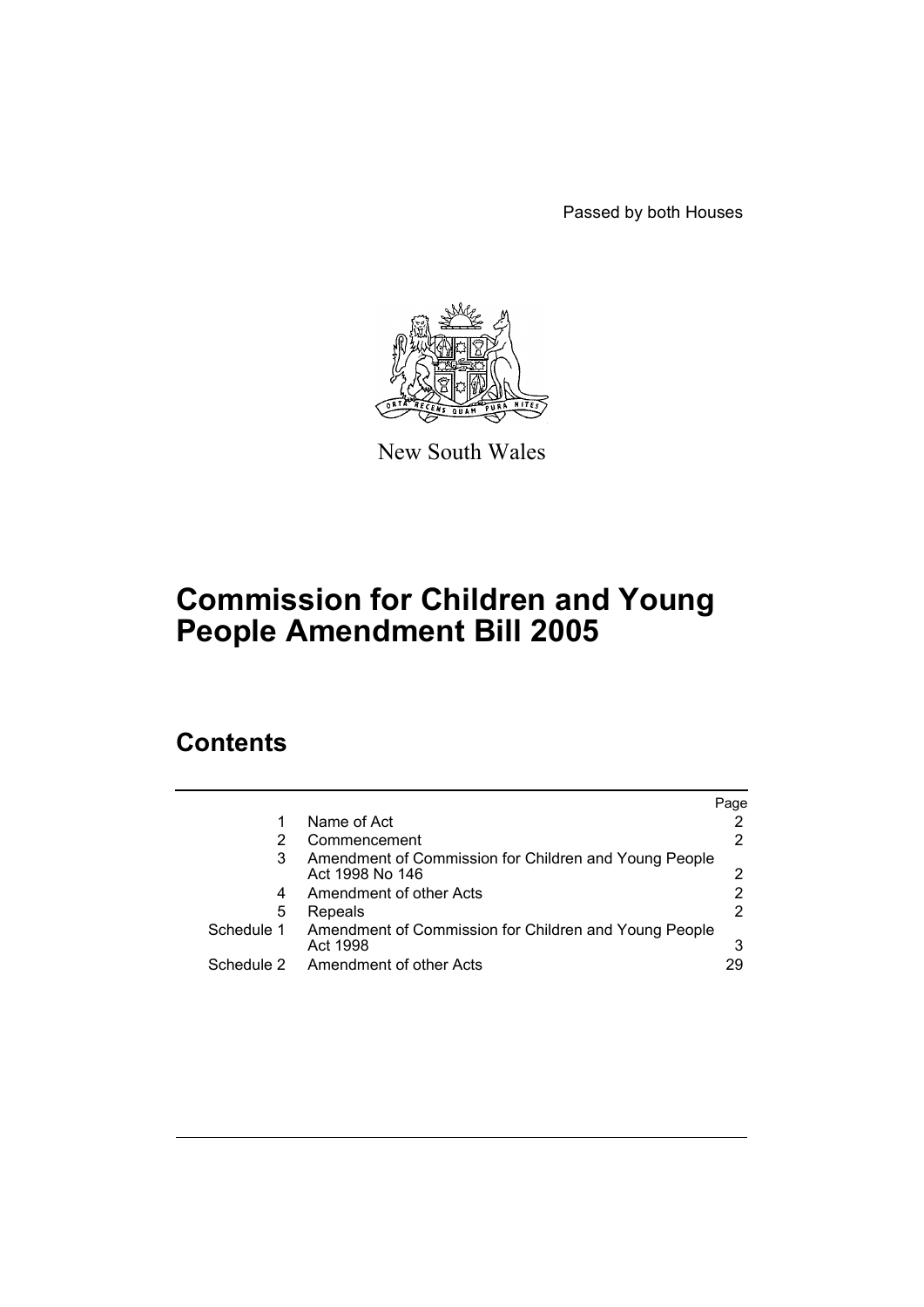*I certify that this PUBLIC BILL, which originated in the LEGISLATIVE ASSEMBLY, has finally passed the LEGISLATIVE COUNCIL and the LEGISLATIVE ASSEMBLY of NEW SOUTH WALES.*

> *Clerk of the Legislative Assembly. Legislative Assembly, Sydney, , 2005*



New South Wales

# **Commission for Children and Young People Amendment Bill 2005**

Act No , 2005

An Act to amend the *Commission for Children and Young People Act 1998* with respect to child-related employment and the functions of the Commission for Children and Young People; to repeal the *Child Protection (Prohibited Employment) Act 1998*; and for other purposes.

*I have examined this Bill, and find it to correspond in all respects with the Bill as finally passed by both Houses.*

*Chairman of Committees of the Legislative Assembly.*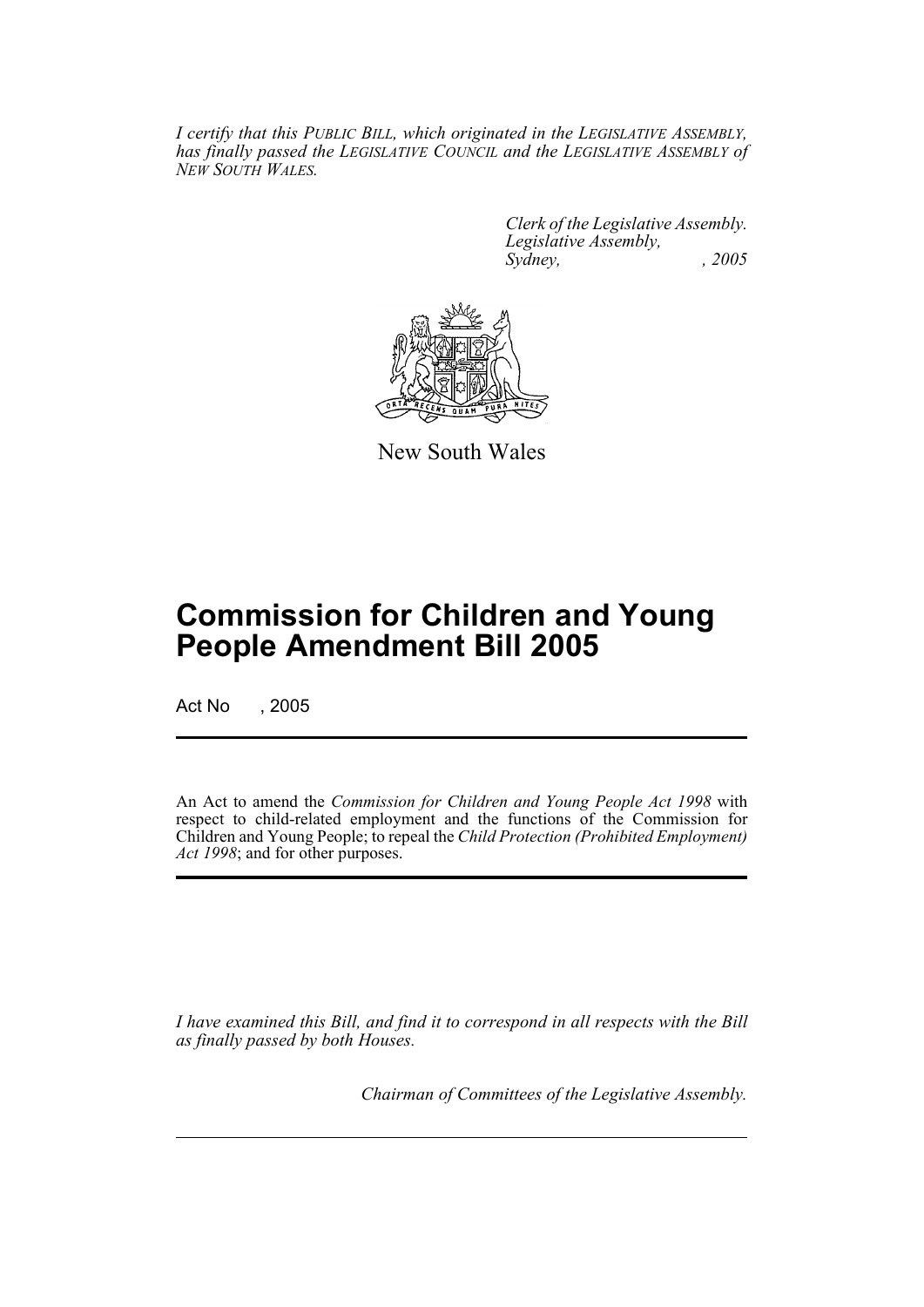#### **The Legislature of New South Wales enacts:**

#### **1 Name of Act**

This Act is the *Commission for Children and Young People Amendment Act 2005*.

#### **2 Commencement**

This Act commences on a day or days to be appointed by proclamation.

#### **3 Amendment of Commission for Children and Young People Act 1998 No 146**

The *Commission for Children and Young People Act 1998* is amended as set out in Schedule 1.

#### **4 Amendment of other Acts**

The Acts specified in Schedule 2 are amended as set out in that Schedule.

#### **5 Repeals**

- (1) The *Child Protection (Prohibited Employment) Act 1998* is repealed.
- (2) The *Commission for Children and Young People Regulation 2000* is repealed.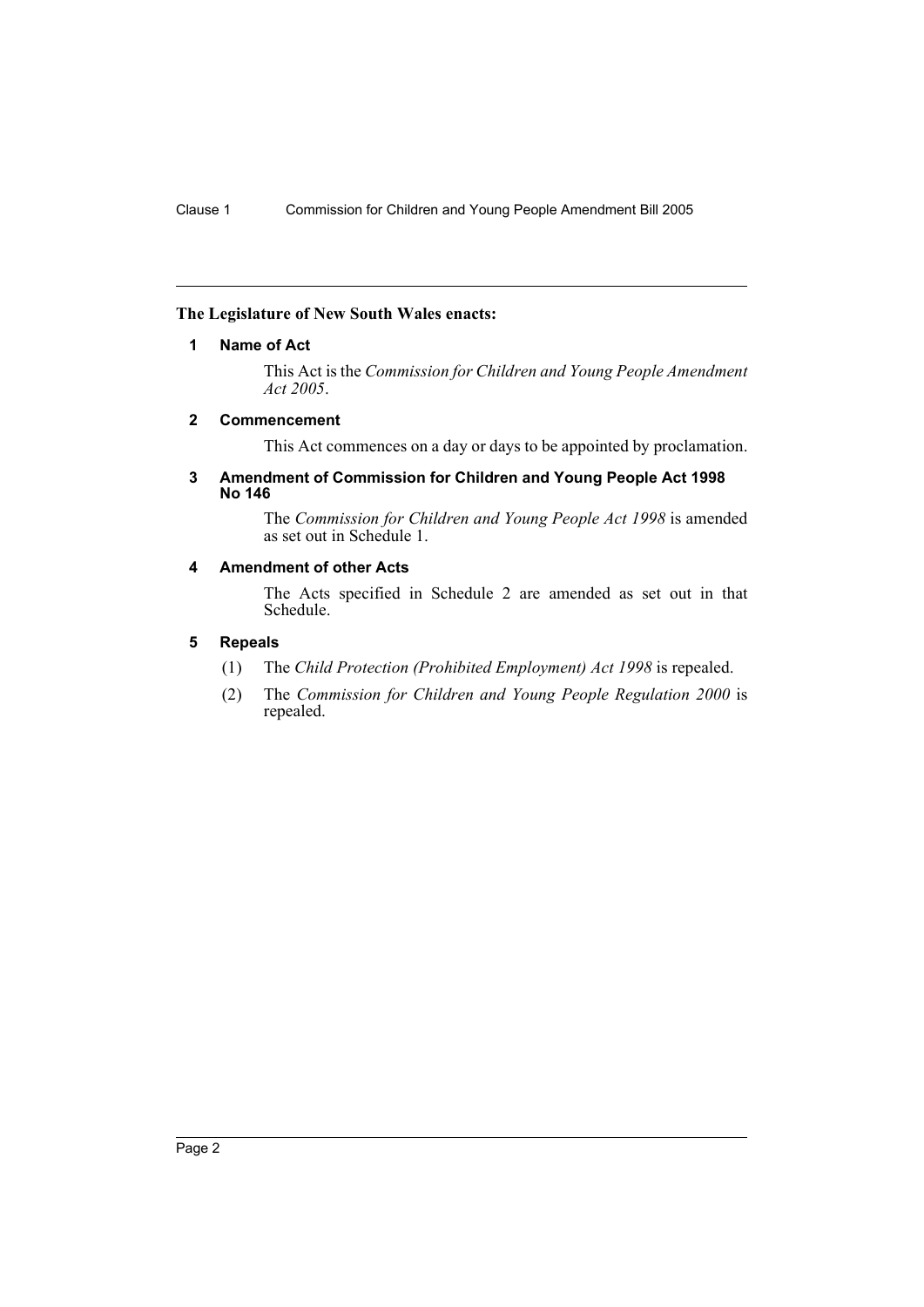Amendment of Commission for Children and Young People Act 1998 Schedule 1

# **Schedule 1 Amendment of Commission for Children and Young People Act 1998**

(Section 3)

# **[1] Long title**

Omit "to provide for employment screening for child-related employment;". Insert instead "to provide for safeguards and impose prohibitions relating to child-related employment;".

#### **[2] Whole Act (other than Schedule 3), except where otherwise amended by this Schedule**

Omit "employment screening" wherever occurring. Insert instead "background checking".

#### **[3] Section 3 Definitions**

Omit the definition of *employment screening* from section 3 (1). Insert instead in alphabetical order:

> *background checking*—see Division 3 of Part 7. *review application*—see Part 7.

#### **[4] Section 5 Commissioner**

Omit section 5 (2). Insert instead:

(2) The employment of the Commissioner is subject to Part 3.1 of the *Public Sector Employment and Management Act 2002*, but is not subject to Chapter 2 of that Act.

# **[5] Section 5 (3)**

Omit "section 42F of the *Public Sector Management Act 1988*".

Insert instead "section 68 of the *Public Sector Employment and Management Act 2002*".

### **[6] Section 5 (4)**

Omit "section 42Q of the *Public Sector Management Act 1988*".

Insert instead "section 77 of the *Public Sector Employment and Management Act 2002*".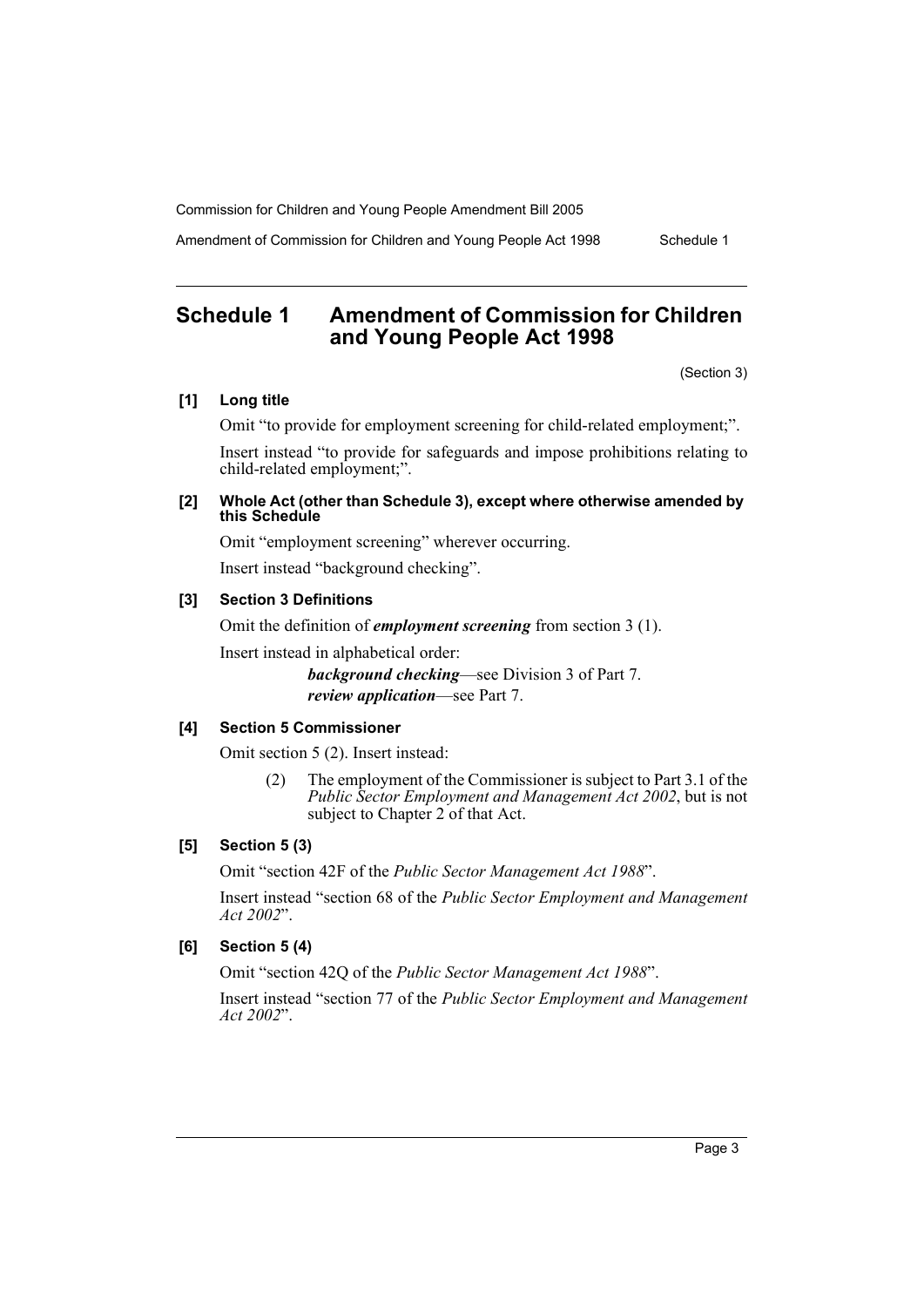Schedule 1 Amendment of Commission for Children and Young People Act 1998

#### **[7] Section 7 Staff of Commission**

Omit "Part 2 of the *Public Sector Management Act 1988*" from section 7 (1). Insert instead "Chapter 2 of the *Public Sector Employment and Management Act 2002*".

#### **[8] Section 11 Principal functions of Commission**

Insert after section 11 (h):

(h1) to determine or intervene in review applications concerning prohibited persons,

#### **[9] Section 11 (i)**

Omit "screening". Insert instead "background checking".

# **[10] Section 11 (i)**

Insert "Division 3 of" before "Part 7".

### **[11] Section 11 (l) and (m)**

Insert after section 11 (k):

- (l) to encourage organisations to develop their capacity to be safe and friendly for children,
- (m) to develop and administer a voluntary accreditation scheme for programs for persons who have committed sexual offences against children.

#### **[12] Section 14A**

Omit the section. Insert instead:

#### **14A Powers of Commission for Children and Young People to compel production of information**

- (1) The Commission for Children and Young People may, by notice in writing, require any government agency to provide the Commission with information (including documents) relevant to an assessment of whether a person poses a risk to the safety of children.
- (2) A notice under subsection (1) may be given for the purposes of:
	- (a) preparing submissions to the Industrial Relations Commission or Administrative Decisions Tribunal under Subdivision 2 of Division 2 of Part 7 of this Act or section 16 of the *Child Protection (Offenders Registration) Act 2000*, or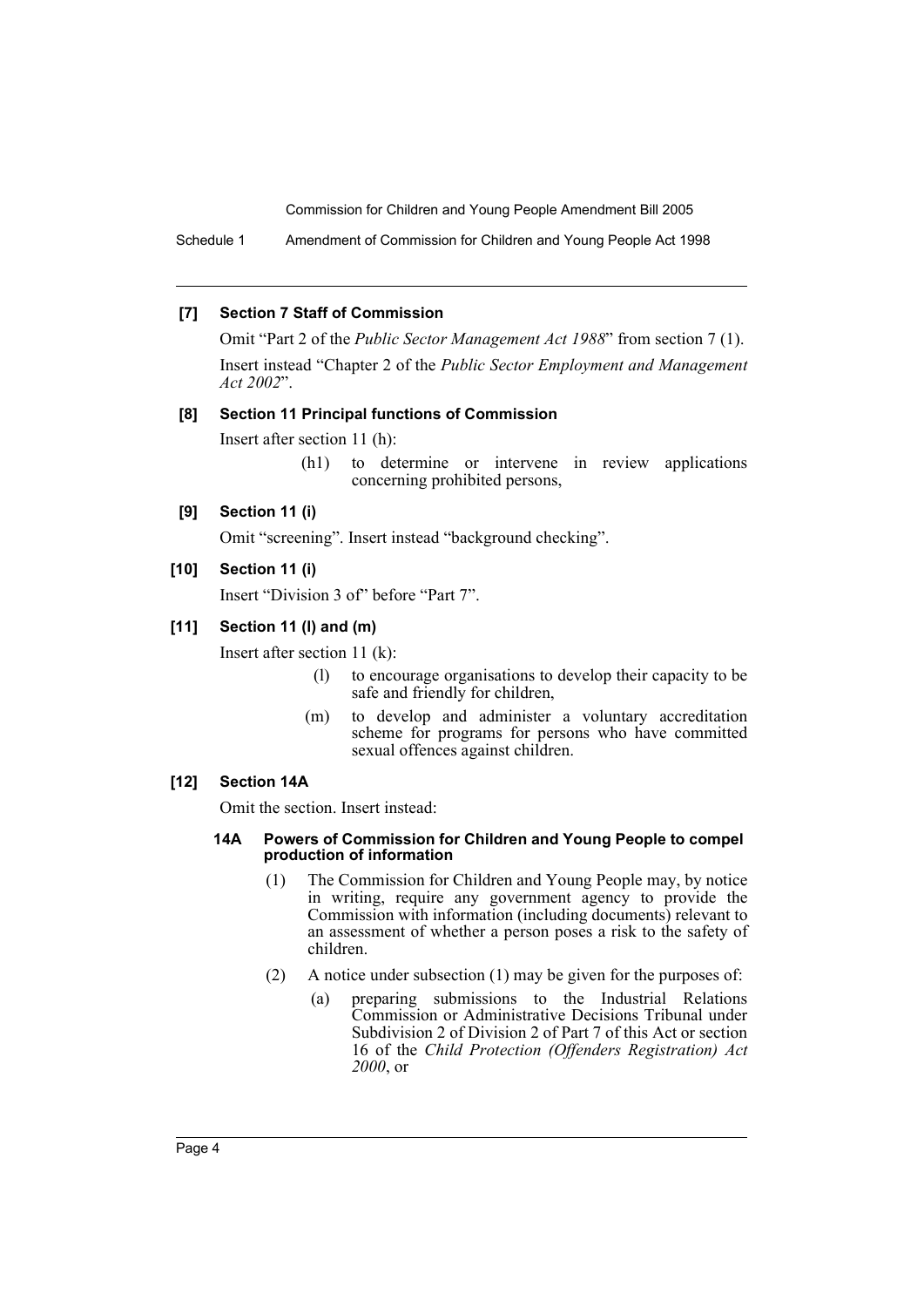- Amendment of Commission for Children and Young People Act 1998 Schedule 1
	- (b) considering a review application made to the Commission.
	- (3) A government agency to which any such notice is given is by this section authorised and required to provide the Commission for Children and Young People with the information sought by the notice.
	- (4) The Commission for Children and Young People may, by notice in writing, request a person other than a government agency to provide the Commission with a statement setting out information specified by the notice relevant to an assessment of whether a person poses a risk to the safety of children for the purposes of considering a review application made to the Commission.
	- (5) A person other than a government agency to whom any such request is given is by this section authorised to provide the Commission for Children and Young People with the information requested.
	- (6) A notice under this section may specify a day on or before which the notice is to be complied with.
	- (7) If documents are given to the Commission under this section, the Commission:
		- (a) may take possession of, and make copies of or take extracts from, the documents, and
		- (b) may keep possession of the documents for such period as is necessary for the purposes of preparing the submission or considering an application, and
		- (c) during that period must permit them to be inspected at all reasonable times by the persons who would be entitled to inspect them if they were not in the possession of the Commission.

#### **[13] Section 15A Reports under Children and Young Persons (Care and Protection) Act 1998**

Insert "or 27 (Mandatory reporting)" after "harm)".

#### **[14] Section 15A (2)**

Insert at the end of section 15A:

(2) A report referred to in section 29 of the *Children and Young Persons (Care and Protection) Act 1998* may be provided to the Commission in accordance with a requirement under a provision of this Act. Any such report may not be subsequently dealt with by the Commission in a manner that contravenes that section,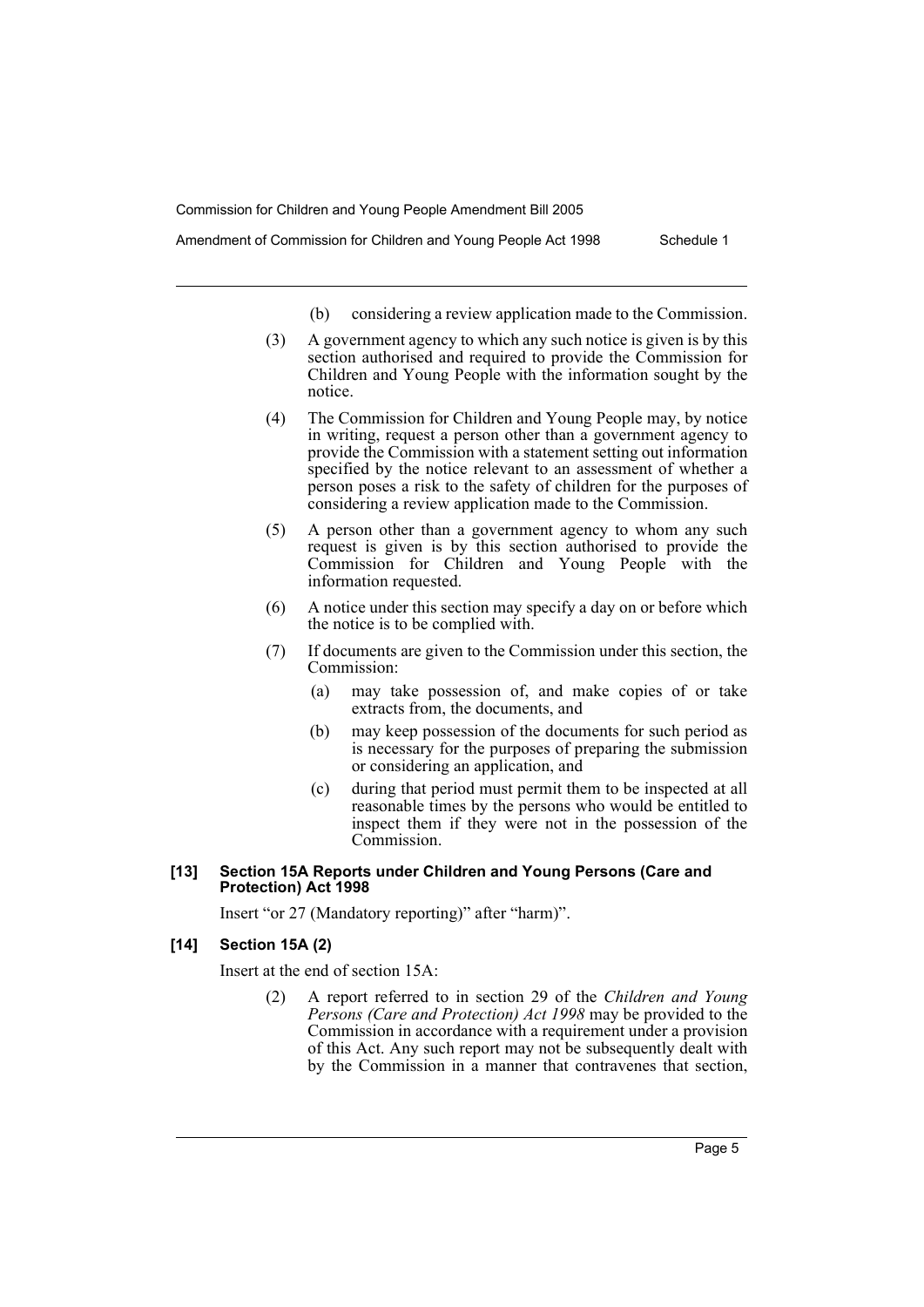Schedule 1 Amendment of Commission for Children and Young People Act 1998

except to the extent that it is necessary for the Commission to do so in the exercise of its functions.

#### **[15] Section 15B**

Insert after section 15A:

#### **15B Power to compel production of information for monitoring or auditing purposes**

- (1) For the purposes of exercising its monitoring or auditing functions under Part 7, the Commission may, by notice in writing, require an officer of a government agency or an employer or employer-related body to do any one or more of the following:
	- (a) to provide to the Commission, on or before a day specified in the notice, a statement setting out such information as is so specified relating to the matters being monitored or audited,
	- (b) to provide to the Commission, on or before a day specified in the notice, such documents as are so specified relating to the matters being monitored or audited.
- (2) A person who:
	- (a) fails, without reasonable excuse, to comply with a requirement of a notice under this section, or
	- (b) provides the Commission with information that the person knows is false or misleading in a material particular,

is guilty of an offence.

Maximum penalty: 50 penalty units.

- (3) A notice may specify the manner in which a statement or documents may be given to the Commission.
- (4) If documents are given to the Commission under this section, the Commission:
	- (a) may take possession of, and make copies of or take extracts from, the documents, and
	- (b) may keep possession of the documents for such period as is necessary for the purposes of exercising its monitoring or auditing functions, and
	- (c) during that period must permit them to be inspected at all reasonable times by the persons who would be entitled to inspect them if they were not in the possession of the Commission.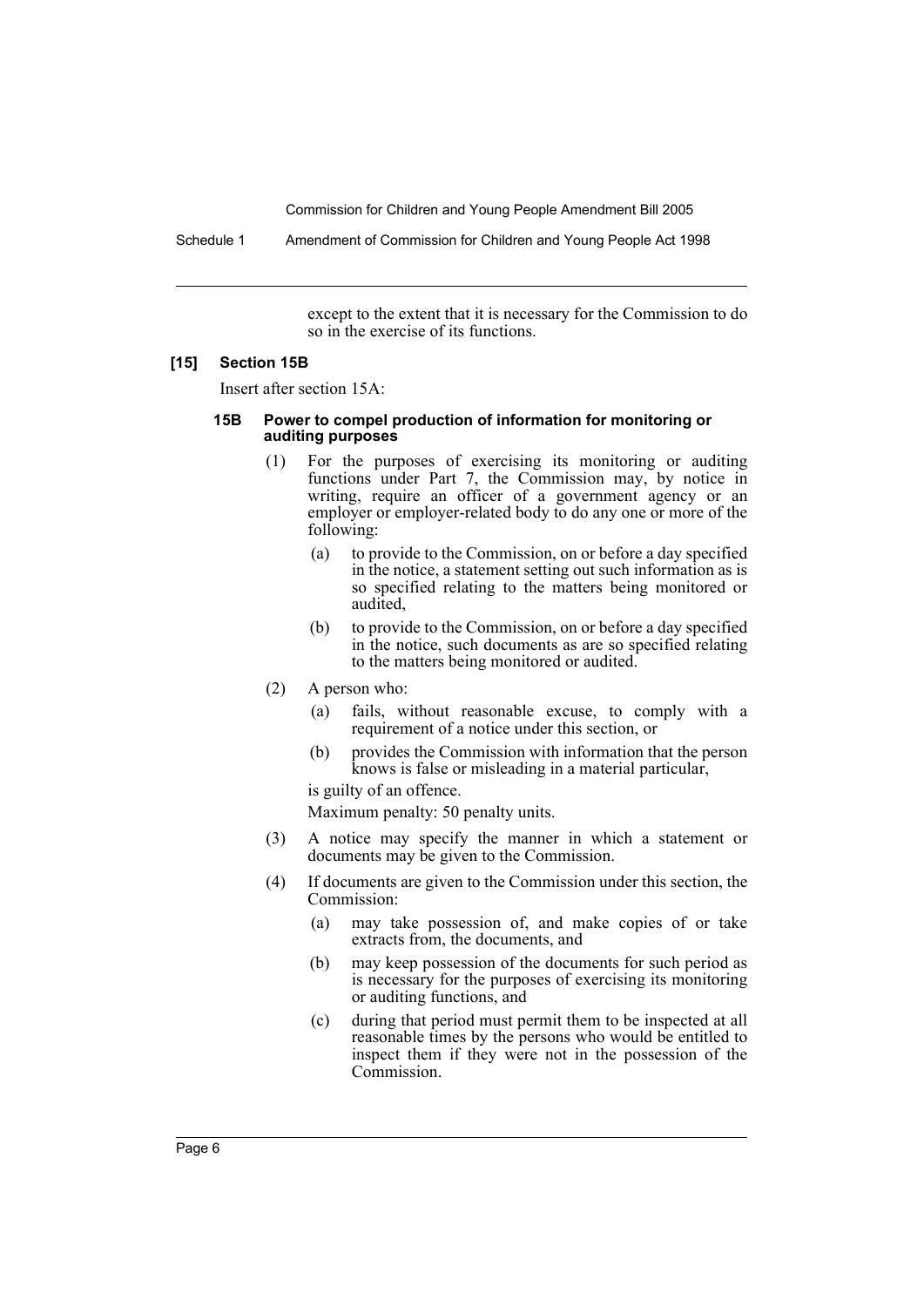Amendment of Commission for Children and Young People Act 1998 Schedule 1

- (5) In any proceedings for an offence against this section, the onus of proving that a person had a reasonable excuse lies with the defendant.
	- (6) Words and expressions used in this section have the same meanings as they have in Part 7.

#### **[16] Section 20 Hearings in special inquiries**

Omit "prohibiting or restricting the publication or disclosure of evidence or other" from section 20 (8).

# **[17] Section 20 (9)**

Insert after section 20 (8):

(9) If it is shown to the satisfaction of the Commission that any person is substantially and directly interested in the subject-matter of a special inquiry, the Commission may authorise the person to appear and be heard at the hearing or a specified part of the hearing.

#### **[18] Sections 20A and 20B**

Insert after section 20:

#### **20A Legal representation**

- (1) A person appearing at a hearing of a special inquiry is not entitled to be represented by an Australian legal practitioner unless the Commission authorises such representation.
- (2) The Commission is to give a person a reasonable opportunity to make submissions regarding representation by an Australian legal practitioner.
- (3) The Commission is not to give an authorisation unless satisfied that the authorisation is necessary or desirable in the public interest or for the safety, welfare or well-being of a child.

#### **20B Restriction on publication of evidence at private hearings**

- (1) The Commission may direct that:
	- (a) any evidence given before the Commission at a private hearing of a special inquiry, or
	- (b) the contents of any document, or a description of any thing, produced to the Commission at a private hearing, or
	- (c) any information that might enable a person who has given or may be about to give evidence at a private hearing to be identified or located, or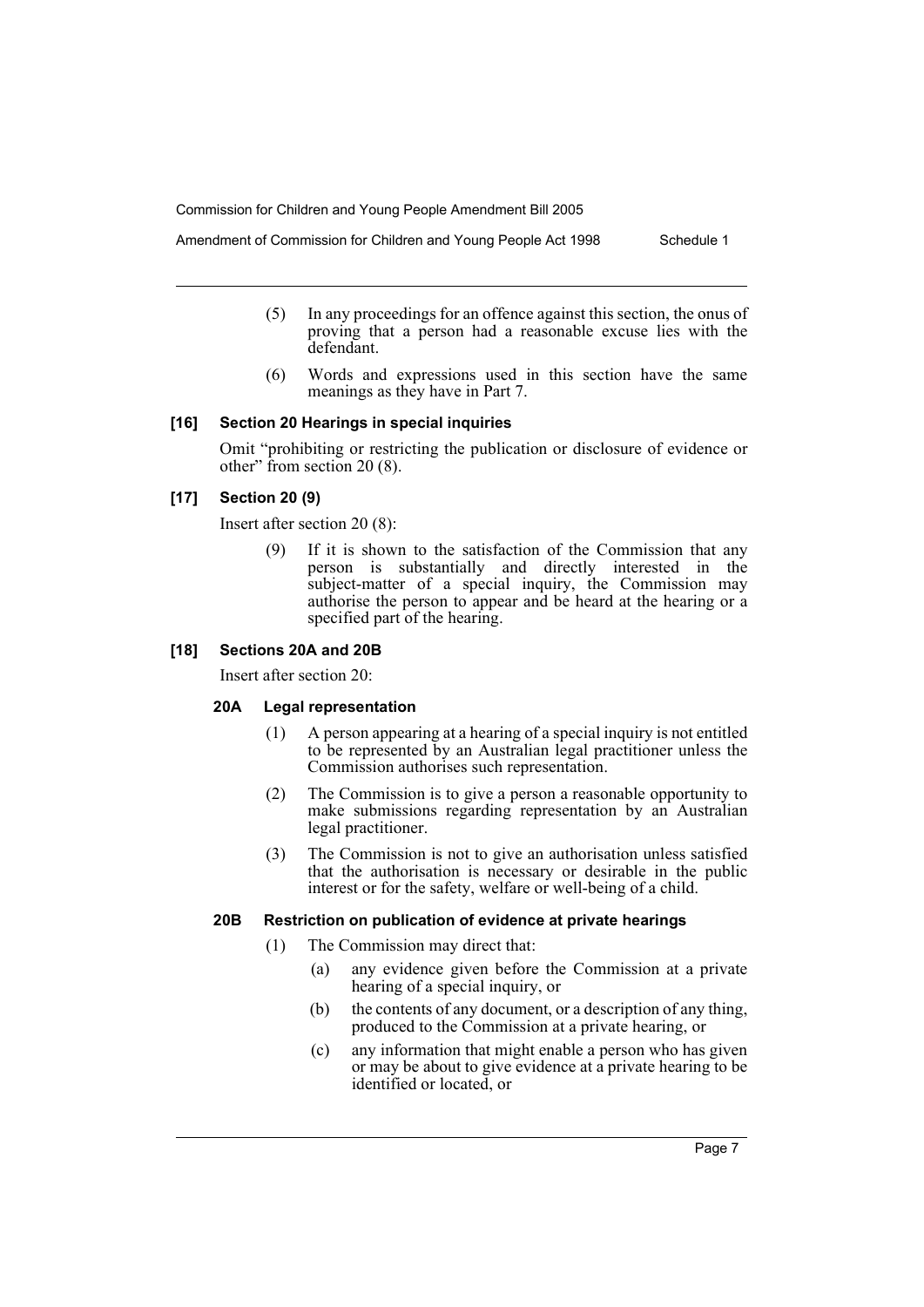Schedule 1 Amendment of Commission for Children and Young People Act 1998

(d) that fact that any person has given or may be about to give evidence at a private hearing,

must not be published except in such manner, and to such persons, as the Commission specifies.

- (2) The Commission is not to give a direction unless satisfied that the direction is necessary or desirable in the public interest or for the safety, welfare or well-being of a child.
- (3) A person must not make a publication in contravention of a direction given under this section. Maximum penalty: 20 penalty units.

#### **[19] Part 7, heading**

Omit "**Employment screening**".

Insert instead "**Child-related employment**".

**[20] Part 7, Division 1, heading**

Insert before section 31:

# **Division 1 Preliminary**

#### **[21] Sections 31 and 32**

Omit the sections. Insert instead:

#### **31 Object of Part**

The object of this Part is to protect children:

- (a) by prohibiting certain persons from being involved in child-related employment, and
- (b) by means of background checking for child-related employment administered by the Commission and other agencies.

#### **32 Safety and welfare of children to be paramount consideration**

The safety and welfare of children and, in particular, protecting them from child abuse, is the paramount consideration in the operation of this Part.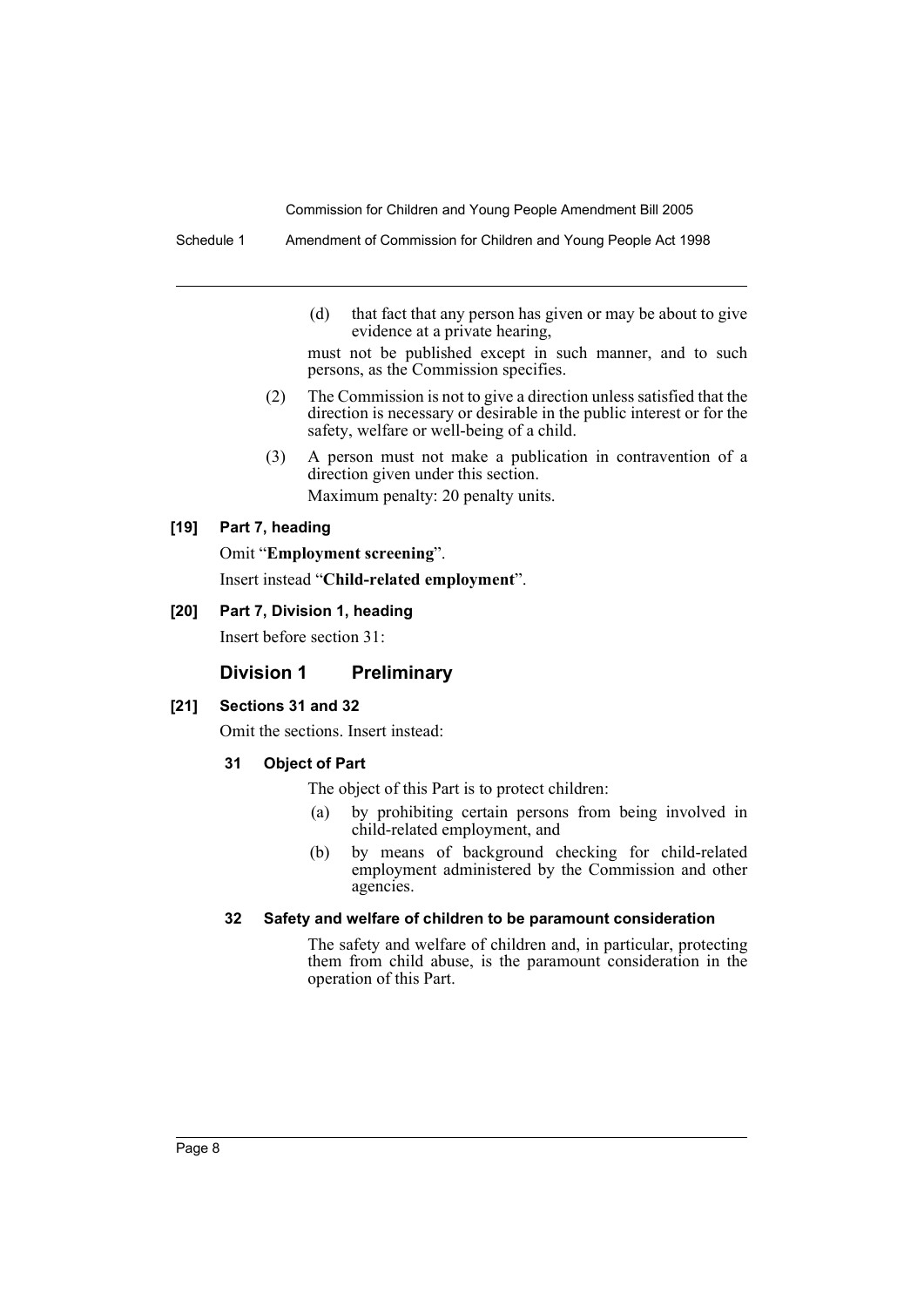Amendment of Commission for Children and Young People Act 1998 Schedule 1

#### **[22] Section 33 Definitions**

Omit the definitions of *child-related employment*, *employee, employer* and *employment* from section 33 (1).

Insert instead in alphabetical order:

#### *child-related employment*:

- (a) means any employment of the following kind that primarily involves direct contact with children where that contact is not directly supervised by a person having the capacity to direct the person in the course of the employment:
	- (i) employment involving the provision of child protection services,
	- (ii) employment in pre-schools, kindergartens and child care centres (including residential child care centres),
	- (iii) employment in schools or other educational institutions (not being universities),
	- (iv) employment in detention centres (within the meaning of the *Children (Detention Centres) Act 1987*),
	- (v) employment in refuges used by children,
	- (vi) employment in wards of public or private hospitals in which children are patients,
	- (vii) employment in clubs, associations, movements, societies, institutions or other bodies (including bodies of a cultural, recreational or sporting nature) having a significant child membership or involvement,
	- (viii) employment in any religious organisation,
		- (ix) employment in entertainment venues where the clientele is primarily children,
		- (x) employment as a babysitter or childminder that is arranged by a commercial agency,
	- (xi) employment involving fostering or other child care,
	- (xii) employment involving regular provision of taxi services for the transport of children with a disability,
	- (xiii) employment involving the private tuition of children,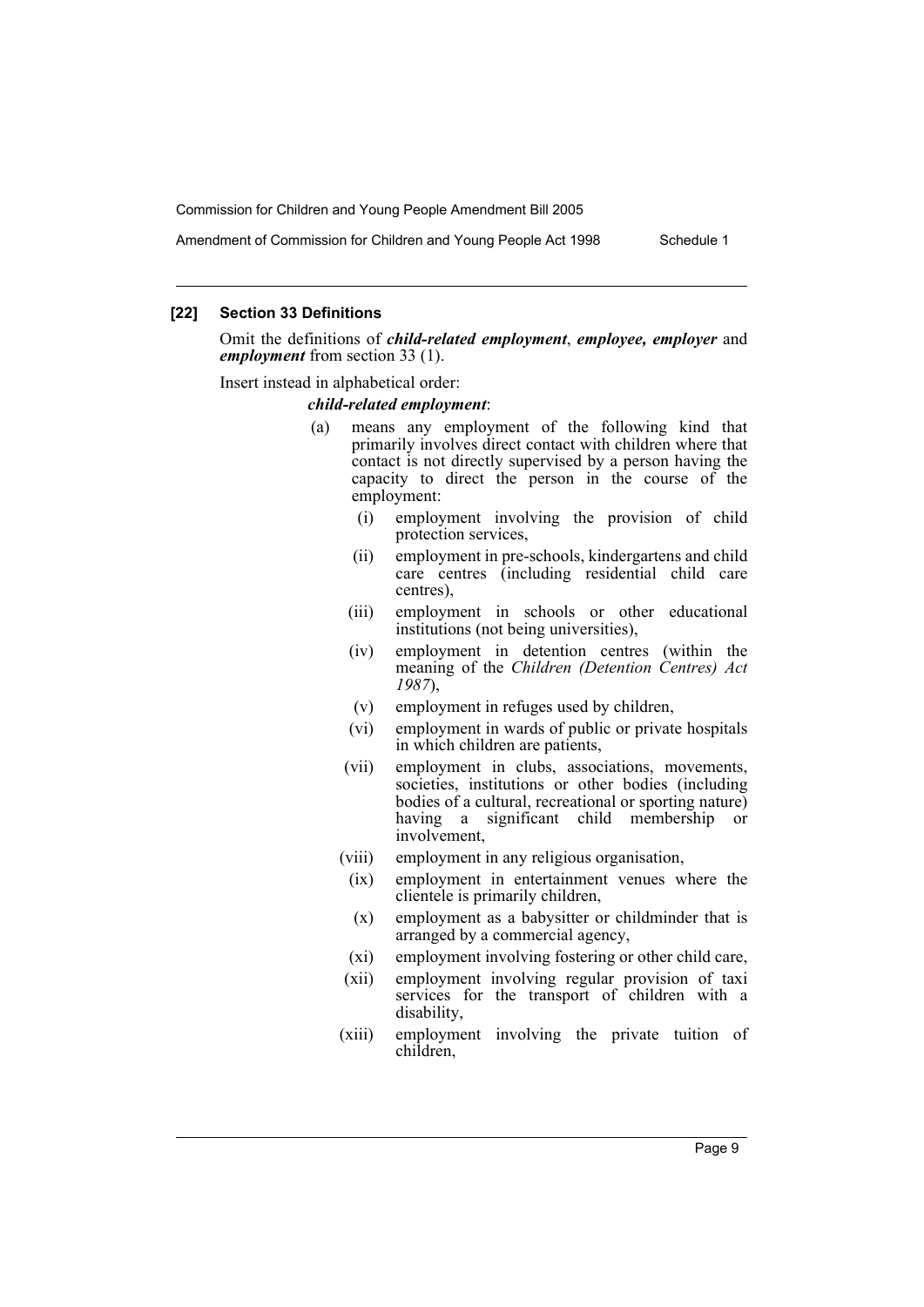Schedule 1 Amendment of Commission for Children and Young People Act 1998

- (xiv) employment involving the direct provision of child health services,
- (xv) employment involving the provision of counselling or other support services for children,
- (xvi) employment on school buses,
- (xvii) employment at overnight camps for children, and
- (b) includes any other employment of a kind prescribed by the regulations, but does not include any employment of a kind excluded by the regulations.

*conviction* includes a finding that the charge for an offence is proven, or that a person is guilty of an offence, even though the court does not proceed to a conviction.

*employee* means any person who is engaged in employment. *employer* includes:

- (a) a person who, in the course of business, arranges for the placement of a person in employment with others, or
- (b) a person who engages a person under a contract to perform work.

*employment* means (subject to the regulations):

- (a) performance of work under a contract of employment, or
- (b) performance of work as a self-employed person or as a subcontractor, or
- (c) performance of work as a volunteer for an organisation, or
- (d) undertaking practical training as part of an educational or vocational course, or
- (e) performance of work as a minister, priest, rabbi, mufti or other like religious leader or spiritual officer of a religion or other member of a religious organisation, or
- (f) performance of the duties of an authorised carer within the meaning of the *Children and Young Persons (Care and Protection) Act 1998*.

*prohibited person*—see section 33B.

**[23] Section 33 (1), definition of "relevant apprehended violence order"**

Omit "subsection (2)". Insert instead "subsection (6)".

#### **[24] Section 33 (1), definition of "relevant criminal record"**

Omit "subsection (2)". Insert instead "subsections (7) and (8)".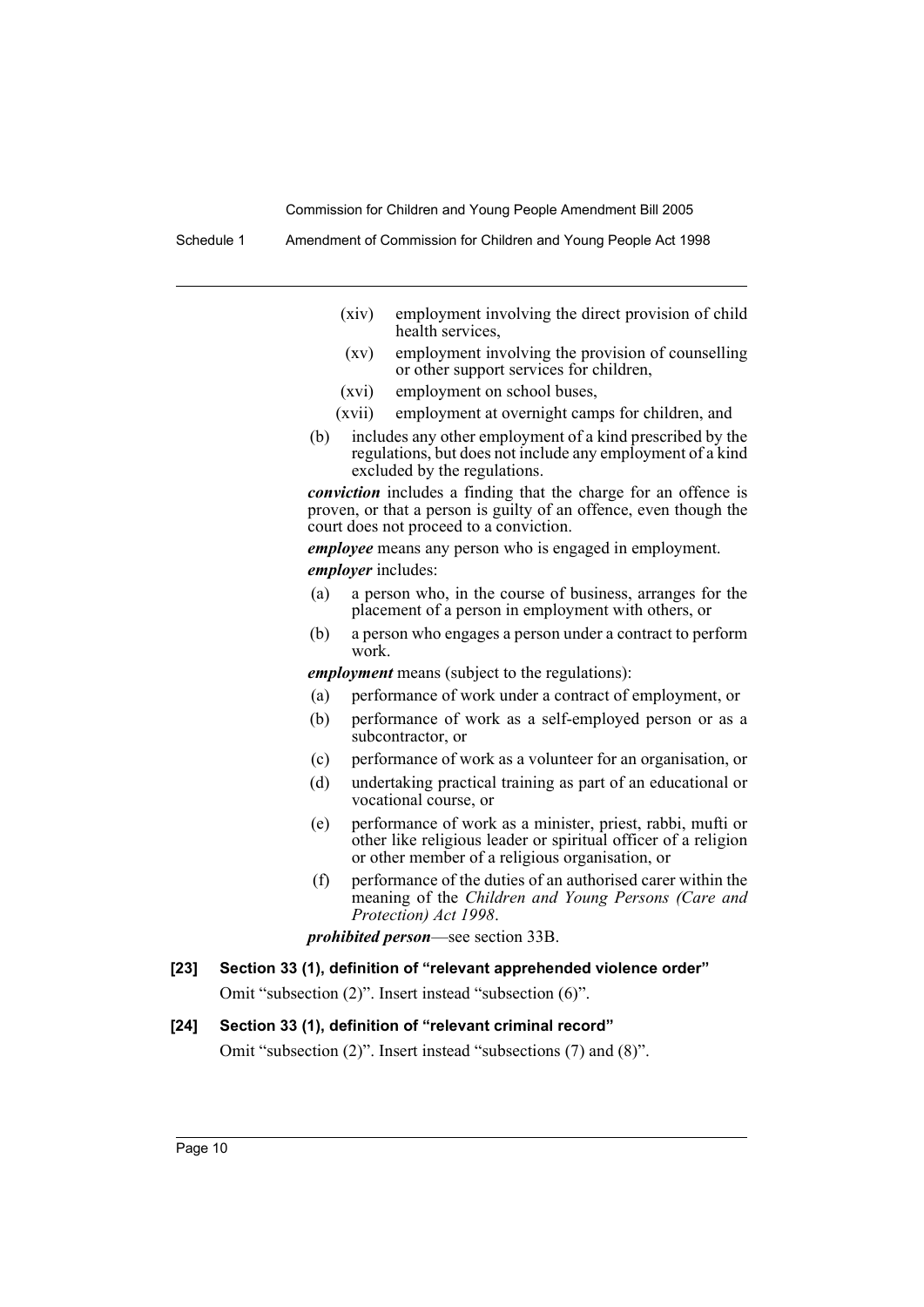Amendment of Commission for Children and Young People Act 1998 Schedule 1

# **[25] Section 33 (1), definition of "relevant employment proceedings"** Omit "(subject to subsection (2))".

#### **[26] Section 33 (1), definition of "reportable conduct"**

Omit "(including a child pornography offence)" from paragraph (a).

#### **[27] Section 33 (1), definition of "reportable conduct"**

Insert after paragraph (a):

- (a1) any child pornography offence or misconduct involving child pornography, or
- (a2) any child-related personal violence offence (within the meaning of Division 2), or
- (a3) an offence under section 21G or 21H of the *Summary Offences Act 1988* committed against, with or in the presence of a child, or

### **[28] Section 33 (2)**

Omit the subsection.

#### **[29] Section 33 (6)–(8)**

Insert after section 33 (5):

- (6) The following are not relevant apprehended violence orders:
	- (a) an apprehended violence order made by a court before 3 July 1995 under Part 15A of the *Crimes Act 1900*,
	- (b) an external protection order (within the meaning of section 562RA of the *Crimes Act 1900*) made before 3 July 1995,
	- (c) an external protection order (within the meaning of section 562RA of the *Crimes Act 1900*) that is not registered under Division 3 of Part 15A of that Act.
- (7) The following offences are not part of the relevant criminal record of a person:
	- (a) an offence that was a serious sex offence at the time of its commission if the conduct constituting the offence has ceased to be an offence in New South Wales,
	- (b) an offence involving sexual activity or an act of indecency if the conduct constituting the offence occurred in a public place and would not have constituted an offence in New South Wales if the place were not a public place.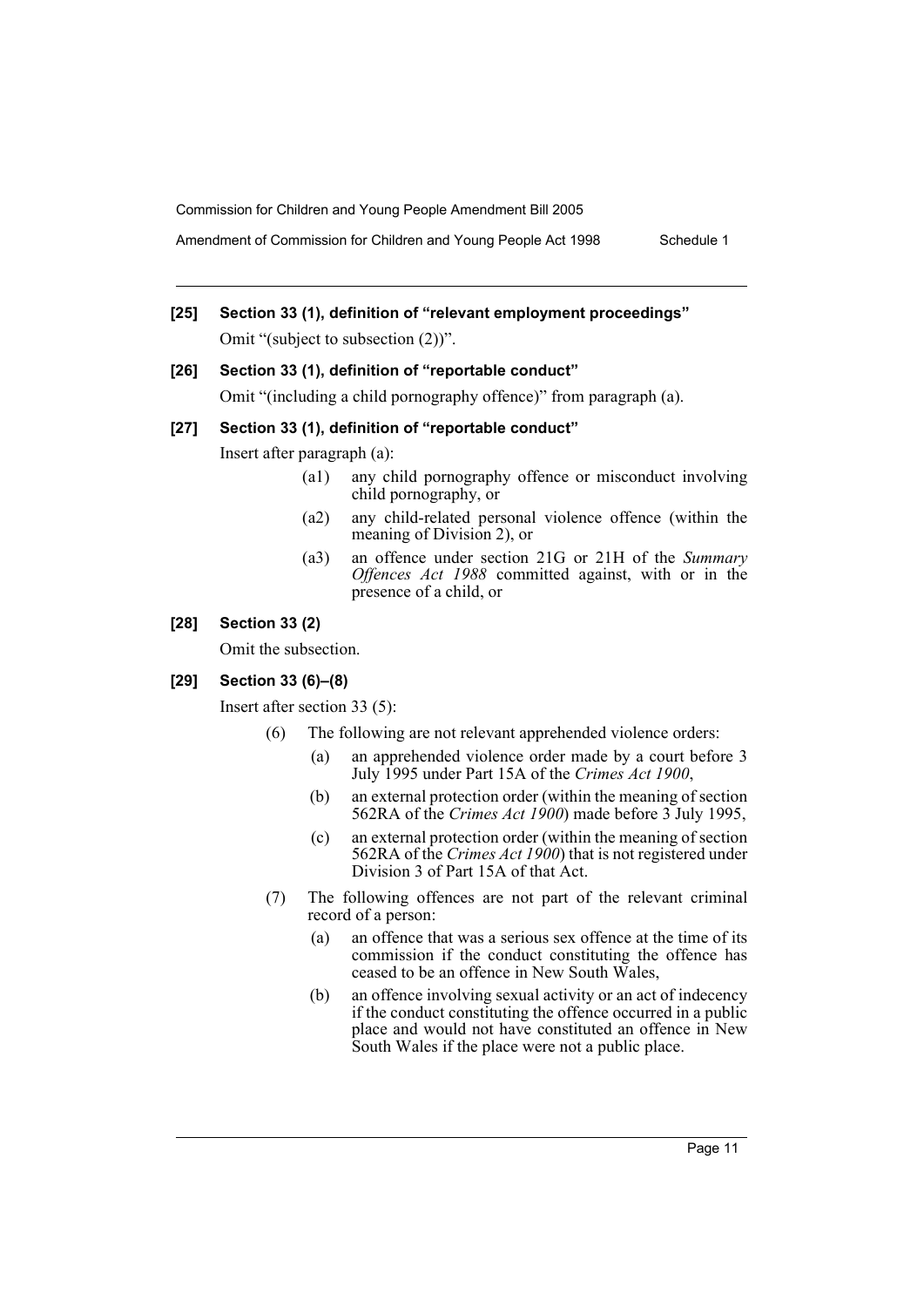Schedule 1 Amendment of Commission for Children and Young People Act 1998

- (8) A criminal record is not a relevant criminal record if:
	- (a) the record relates to a registrable offence within the meaning of the *Child Protection (Offenders Registration) Act 2000* that was committed elsewhere than in New South Wales, and
	- (b) the Commission, or an employer or employer-related body, is unable to obtain access to the record (whether because the record cannot be released under the law of the jurisdiction in which the offence concerned was committed or for any other reason).

#### **[30] Section 33A**

Insert after section 33:

#### **33A Child-related employment to which Part does not apply**

- (1) This Part does not apply to the employment of a person in child-related employment if:
	- (a) all the children with whom the person is required to have contact in that employment are related to the person, or
	- (b) all the children with whom the person is required to have contact in that employment are related to the employer and the person is related to the employer.
- (2) For the purposes of this section, a person is *related* to another person if:
	- (a) the person is a relative of the other person, or
	- (b) the person is the guardian of the other person or a person having the custody of or parental responsibility for the other person (otherwise than as the holder of a public office), or
	- (c) the spouse of the person is related to the other person (as referred to in paragraph (a) or (b)).
- (3) In this section:

*relative* of a person means the spouse, parent, child, grandparent, grandchild, uncle, aunt, brother, sister, niece or nephew of the person, whether the relationship is of the whole or the half-blood and whether the relationship is natural or depends on the adoption of a person.

*spouse* of a person includes any person who is living with that other person as that other person's partner on a bona fide domestic basis.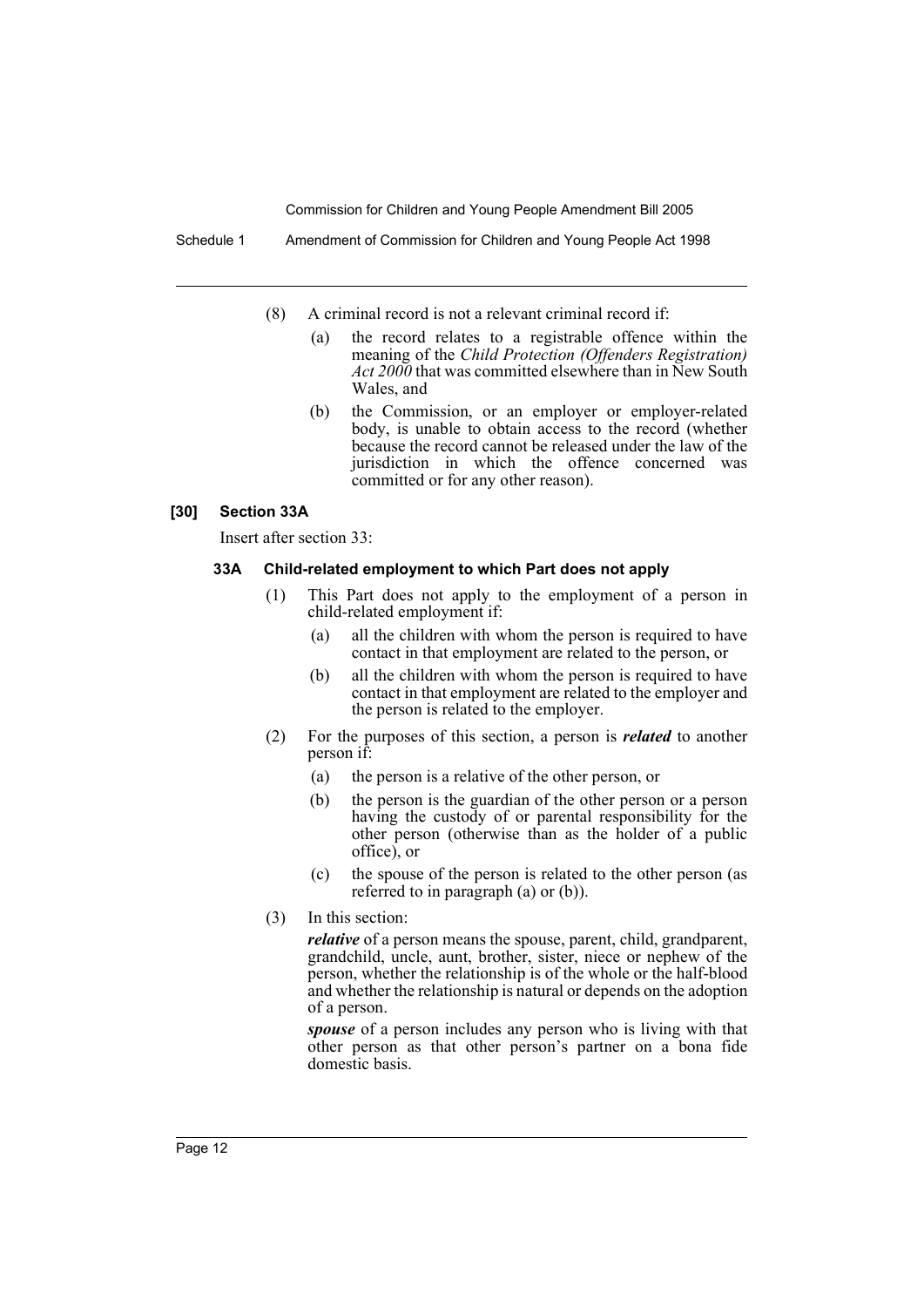Amendment of Commission for Children and Young People Act 1998 Schedule 1

#### **[31] Part 7, Division 2, Division 3 heading**

Insert before section 34:

#### **Division 2 Prohibitions on child-related employment**

# **Subdivision 1 Persons prohibited from being employed in child-related employment**

#### **33B Prohibited persons**

- (1) For the purposes of this Division, a *prohibited person* means:
	- (a) a person convicted of a serious sex offence, the murder of a child or a child-related personal violence offence, whether before or after the commencement of this subsection, or
	- (b) a person who is a registrable person within the meaning of the *Child Protection (Offenders Registration) Act 2000*.
- (2) For the purposes of this Division, a person is not a prohibited person in respect of an offence if an order in force under Subdivision  $2$  declares that this Division is not to apply to the person in respect of the offence.
- (3) In this Division:
	- *child-related personal violence offence* means:
	- (a) an offence committed by an adult involving intentionally wounding or causing grievous bodily harm to a child, or
	- (b) an offence committed by an adult of attempting, or of conspiracy or incitement, to commit an offence referred to in paragraph (a),

but does not include an offence committed by an adult who is not more than 3 years older than the child concerned.

*serious sex offence* means (subject to subsections (4) and (5)):

- (a) an offence involving sexual activity or acts of indecency that was committed in New South Wales and that was punishable by penal servitude or imprisonment for 12 months or more, or
- (b) an offence, involving sexual activity or acts of indecency, that was committed elsewhere and that would have been an offence punishable by penal servitude or imprisonment for 12 months or more if it had been committed in New South Wales, or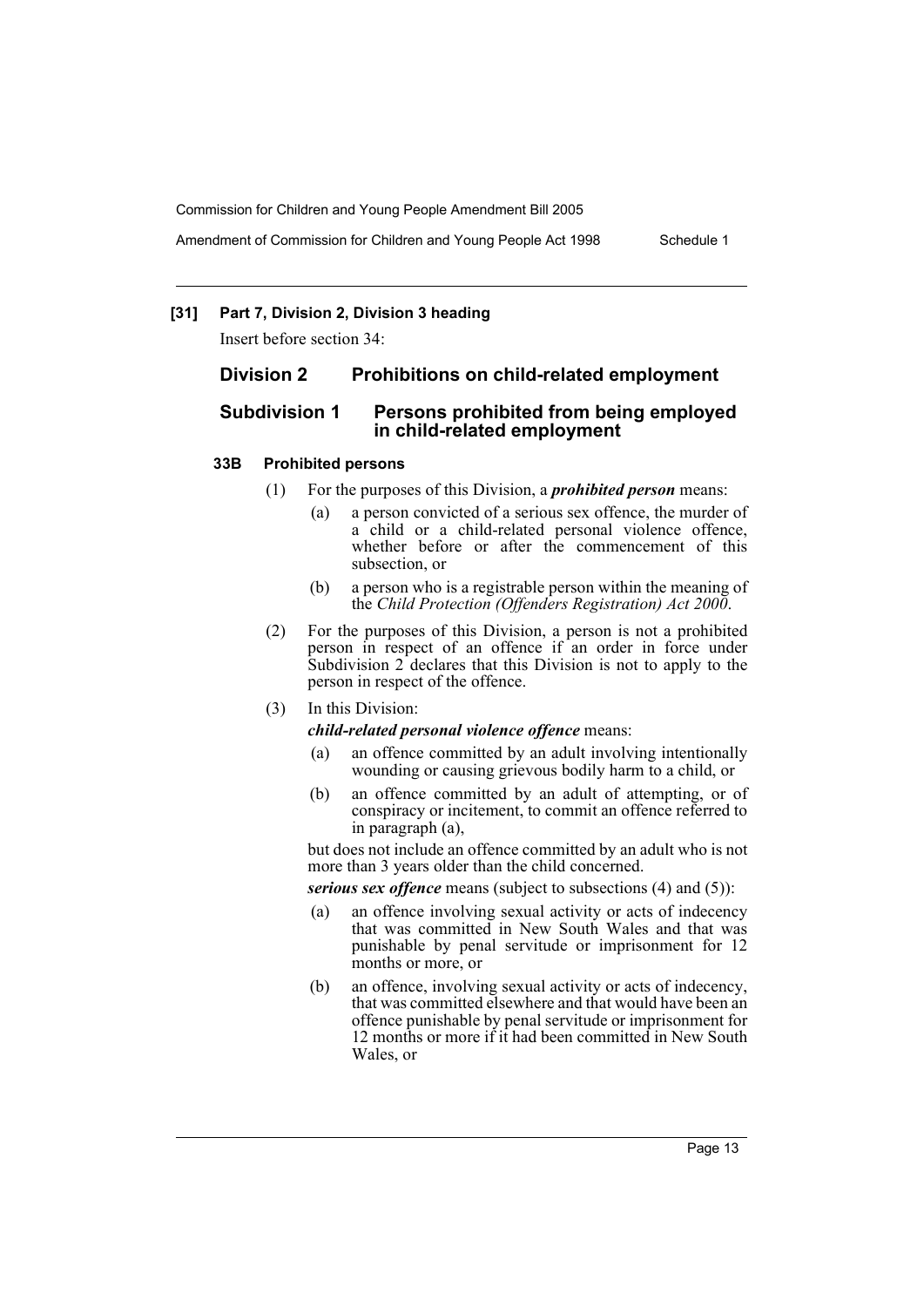Schedule 1 Amendment of Commission for Children and Young People Act 1998

- (c) an offence under section 80D or 80E of the *Crimes Act 1900*, where the person against whom the offence is committed is a child, or
- (d) an offence under sections 91D–91G of the *Crimes Act 1900* (other than if committed by a child prostitute) or a similar offence under a law other than a law of New South Wales, or
- (e) an offence under section 91H, 578B or 578C (2A) of the *Crimes Act 1900* or a similar offence under a law other than a law of New South Wales, or
- (f) an offence an element of which is an intention to commit an offence referred to in paragraph (a) or (b), or
- (g) an offence of attempting, or of conspiracy or incitement, to commit an offence referred to in the preceding paragraphs, or
- (h) any other offence, whether under the law of New South Wales or elsewhere, prescribed by the regulations.

**Note.** A conviction for an offence includes a finding that an offence is proven, or that a person is guilty of an offence, even though the court does not proceed to a conviction.

- (4) An offence that was a serious sex offence at the time of its commission is not a serious sex offence for the purposes of this Division if the conduct constituting the offence has ceased to be an offence in New South Wales.
- (5) An offence involving sexual activity or an act of indecency is not a serious sex offence for the purposes of this Division if the conduct constituting the offence:
	- (a) occurred in a public place, and
	- (b) would not have constituted an offence in New South Wales if the place were not a public place.
- (6) For the purposes of this Division, section 579 of the *Crimes Act 1900* does not apply to or in respect of a serious sex offence or a child-related personal violence offence.

#### **33C Offences relating to prohibited persons**

- (1) A prohibited person must not:
	- (a) apply for child-related employment, or
	- (b) undertake child-related employment, or
	- (c) remain in child-related employment.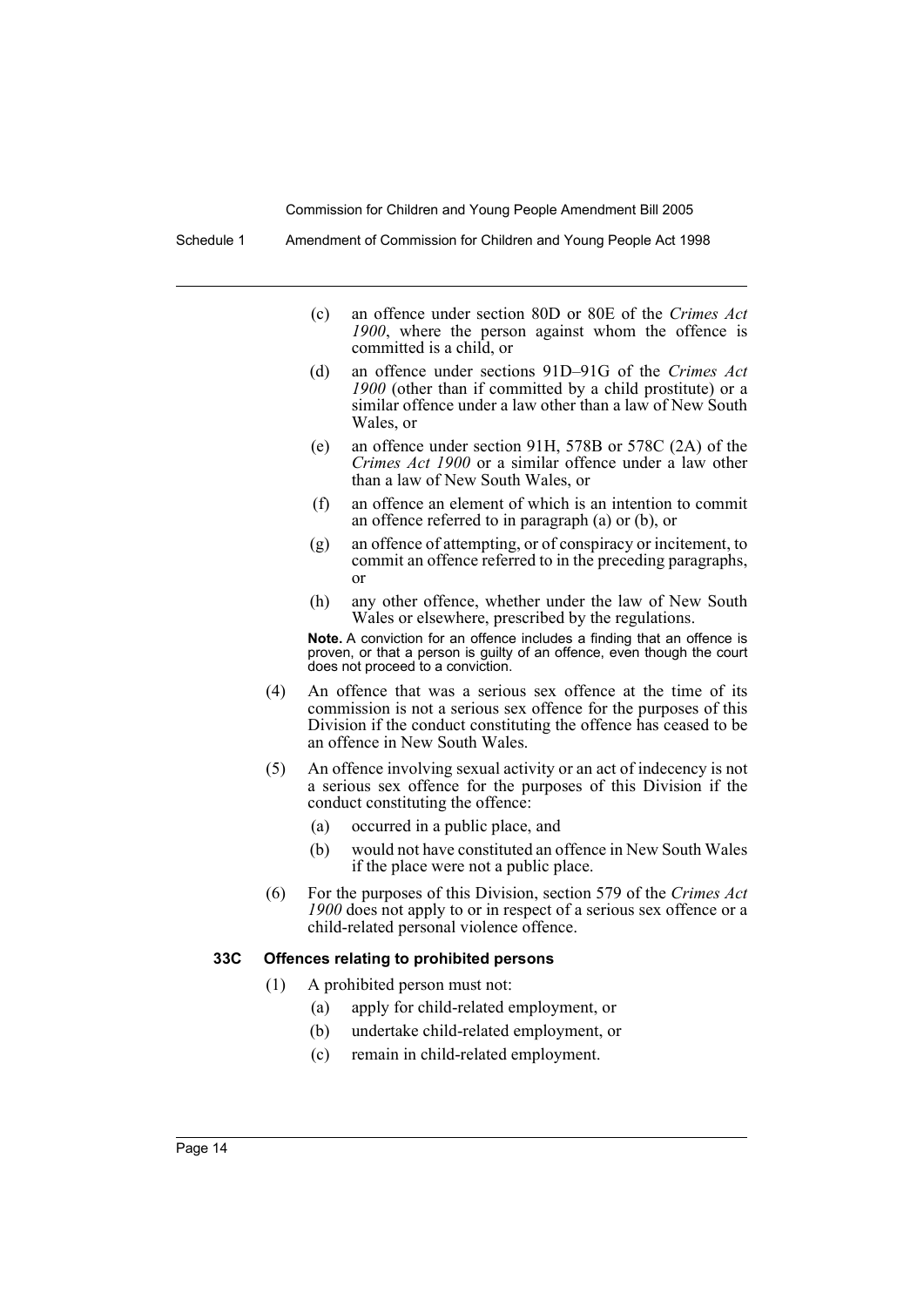Amendment of Commission for Children and Young People Act 1998 Schedule 1

Maximum penalty: 100 penalty units, or imprisonment for 2 years, or both.

(2) A person is not criminally responsible for an offence against this section if the person did not know, at the time of the commission of the offence, that the employment concerned was child-related employment.

#### **33D Employer to ascertain whether employee is prohibited person**

(1) An employer must not commence employing any other person in child-related employment without first requiring that other person to disclose whether or not that other person is a prohibited person.

Maximum penalty: 20 penalty units, in the case of a corporation, and 10 penalty units in any other case.

(2) A person must not, in purported compliance with a requirement under this section, make any statement that the person knows is false.

Maximum penalty: 100 penalty units, or imprisonment for 12 months, or both.

(3) This section does not apply to the employment of a person in child-related employment if all the children with whom the person is required to have contact in that employment are related to the employer (whether or not the person is related to the employer).

**Note.** Under section 37, an employer also has a duty to carry out background checking procedures in relation to a preferred applicant for primary child-related employment before employing the applicant. An employer who fails to do so may be required, by notice, to comply with his or her duty.

#### **33E Employer not to employ prohibited person in child-related employment**

An employer must not commence employing, or continue to employ, in child-related employment a person that the employer knows is a prohibited person.

Maximum penalty: 100 penalty units, in the case of a corporation, and 50 penalty units in any other case.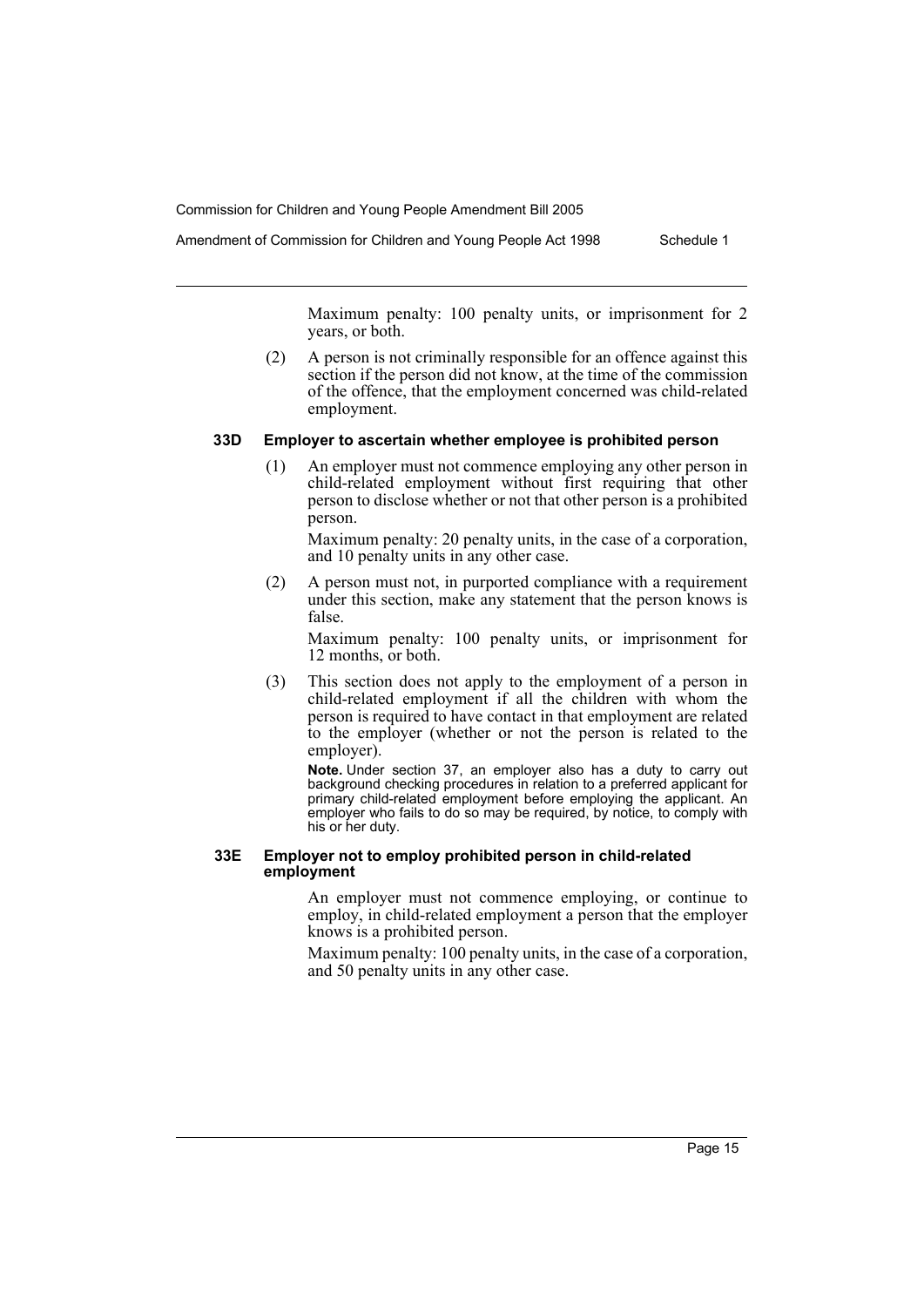Schedule 1 Amendment of Commission for Children and Young People Act 1998

# **Subdivision 2 Review of prohibition of employment of prohibited persons**

#### **33F Definitions**

In this Subdivision:

*relevant tribunal*—see section 33I.

*review application* means an application under section 33H or 33I.

#### **33G Persons not entitled to make review applications**

- (1) A prohibited person who has been convicted of any of the following offences, committed by the person as an adult, is not entitled to make an application under section 33H or 33I:
	- (a) murder of a child,
	- (b) an offence under section 66A, 66B, 66C, 66D or 73 of the *Crimes Act 1900* or a similar offence under that Act or any other law involving sexual intercourse with a child (including a law other than a law of New South Wales),
	- (c) an offence under section 91H (2) of the *Crimes Act 1900*, involving the production of child pornography, or a similar offence under a law other than a law of New South Wales,
	- (d) an offence of attempting, or of conspiracy or incitement, to commit an offence referred to in the preceding paragraphs.
- (2) The Commission or a relevant tribunal may grant leave to a prohibited person to make a review application, despite a conviction for an offence referred to in subsection (1), if the Commission or tribunal is satisfied that:
	- (a) the offence is an offence referred to in subsection (1) (b), or an offence of attempting, or of conspiracy or incitement to commit such an offence, and
	- (b) the prohibited person was not more than 3 years older than the child against whom the offence was committed, and
	- (c) the offence did not involve circumstances of aggravation within the meaning of section 66C of the *Crimes Act 1900*.

#### **33H Commission may make declarations concerning prohibited persons**

(1) On the application of a prohibited person, the Commission may make an order declaring that this Division is not to apply to the person in respect of a specified offence.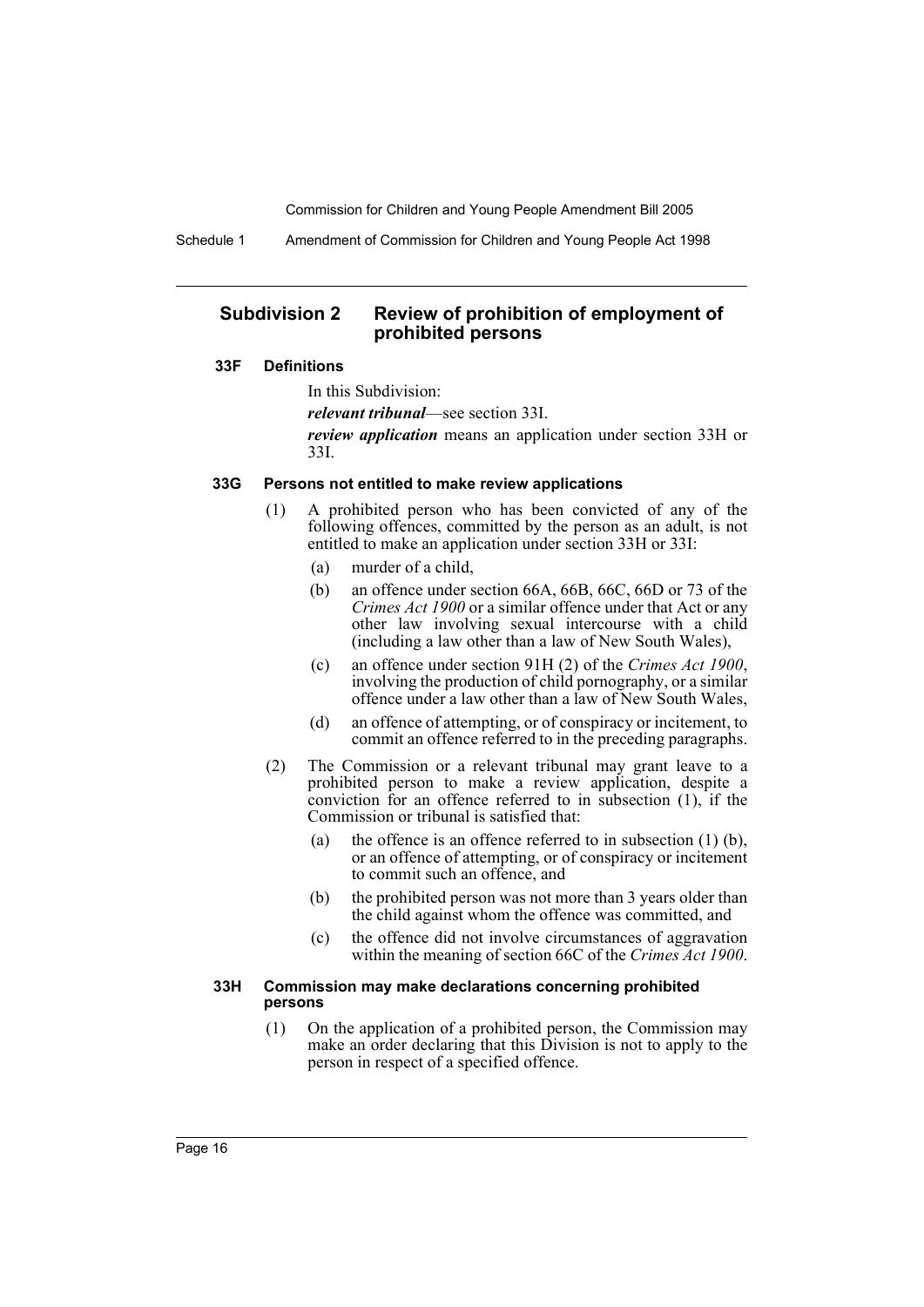Amendment of Commission for Children and Young People Act 1998 Schedule 1

- (2) An application must be made in a form approved by the Commission. An applicant must fully disclose to the Commission any matters relevant to the application.
- (3) Orders under this section may be made subject to conditions.
- (4) The Commission is not to make an order that is subject to conditions without the consent in writing of the applicant to the conditions.
- (5) If the Commission proposes to make an order that is subject to conditions, it is to notify the applicant in writing that:
	- (a) it proposes to make the order subject to the conditions specified in the notification, and
	- (b) the applicant may consent in writing to the making of the order subject to those specified conditions or request the Commission to take no further action, and
	- (c) the Commission will take no further action in relation to the application unless the applicant has consented in writing to the making of the proposed order subject to the specified conditions, and
	- (d) if the applicant does not consent to the making of the order subject to the specified conditions, the applicant may apply under section 33I to the Industrial Relations Commission or the Administrative Decisions Tribunal for an order declaring that this Division is not to apply to the person in respect of a specified offence.
- (6) If the Commission makes an order, it is to notify the applicant in writing that the Commission has made the order and (if applicable) that the order is subject to the conditions specified in the notification.
- (7) If the Commission considers that an applicant under this section poses a risk to the safety of children or, for whatever reason, cannot make a decision as to whether the applicant poses such a risk, the Commission is to notify the applicant in writing that:
	- (a) the Commission cannot make an order under this section, and
	- (b) the Commission will take no further action in relation to the application, and
	- (c) the applicant may apply under section 33I to the Industrial Relations Commission or the Administrative Decisions Tribunal for an order declaring that this Division is not to apply to the person in respect of a specified offence.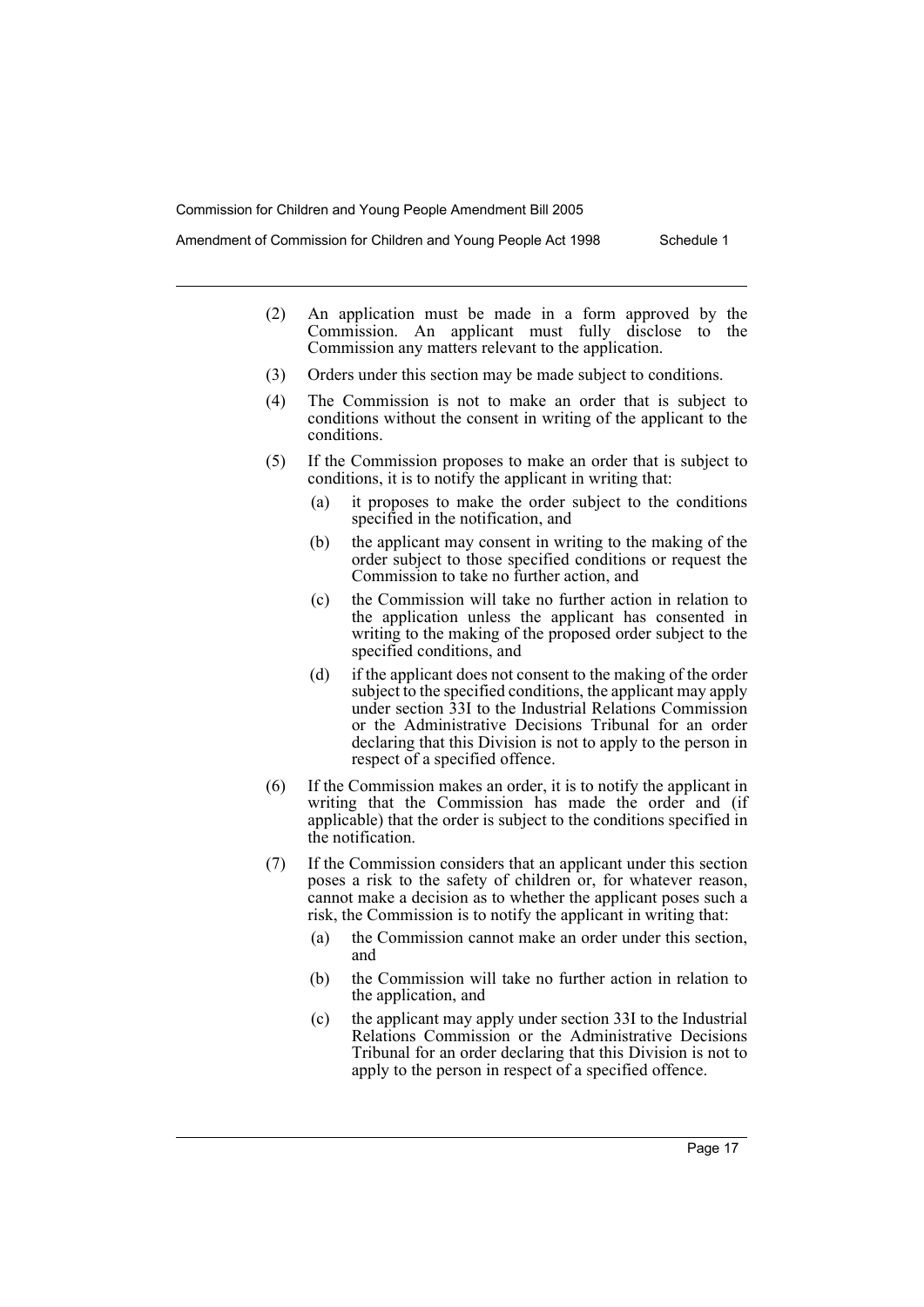Schedule 1 Amendment of Commission for Children and Young People Act 1998

#### **33I IRC and ADT may make declarations concerning prohibited persons**

- (1) On the application of a prohibited person, a relevant tribunal may make an order declaring that this Division is not to apply to the person in respect of a specified offence.
- (2) A *relevant tribunal* is:
	- (a) the Industrial Relations Commission, or
	- (b) the Administrative Decisions Tribunal.
- (3) The Commission for Children and Young People is to be a party to any proceedings for an order under this section. The Commission may make submissions in opposition to or support of the making of the order.
- (4) An applicant must fully disclose to the relevant tribunal any matters relevant to the application.
- (5) If a relevant tribunal refuses to make an order under this section, the prohibited person is not entitled to make an application for an order under this section or section 33H in respect of that offence until after the period of 5 years from the date of the tribunal's refusal, unless the tribunal otherwise orders at the time of refusal.
- (6) Orders under this section may be made subject to conditions.
- (7) The following applies to proceedings before the Administrative Decisions Tribunal under this section:
	- (a) the Tribunal may not award costs,
	- (b) an appeal lies on a question of law to the Supreme Court by any party to the proceedings.

#### **33J Matters to be considered in determining review applications**

- (1) The Commission or a relevant tribunal is not to make an order on a review application unless it is satisfied that the person the subject of the application does not pose a risk to the safety of children.
- (2) In any proceedings for a review application, it is to be presumed, unless the applicant proves to the contrary, that the applicant poses a risk to the safety of children.
- (3) In deciding whether or not to make an order in relation to a person, the Commission or a relevant tribunal is to take into account the following:
	- (a) the seriousness of the offences with respect to which the person is a prohibited person,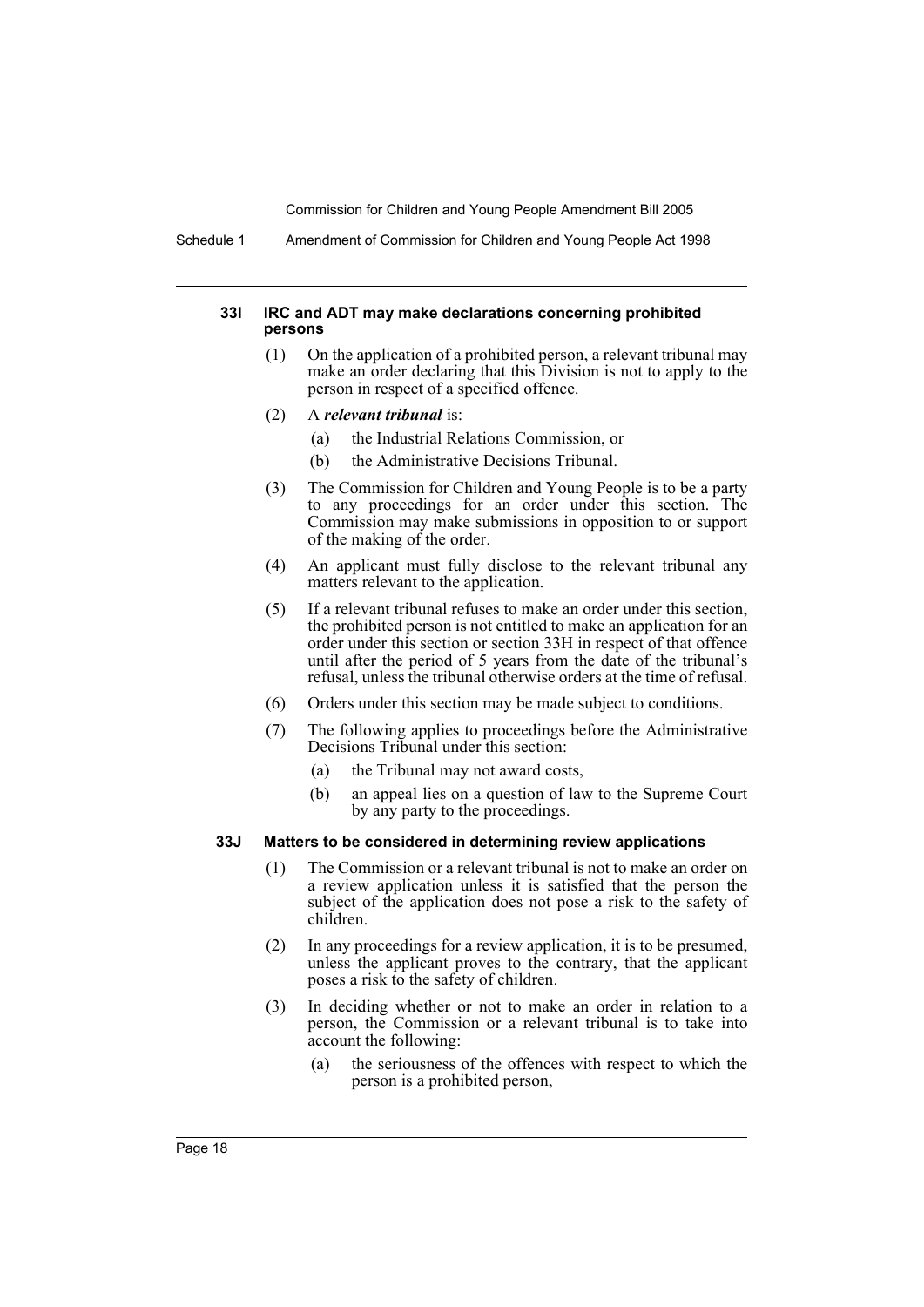Amendment of Commission for Children and Young People Act 1998 Schedule 1

- (b) the period of time since those offences were committed,
- (c) the age of the person at the time those offences were committed,
- (d) the age of each victim of the offences at the time they were committed,
- (e) the difference in age between the prohibited person and each such victim,
- (f) whether the person knew, or could reasonably have known, that the victim was a child,
- (g) the prohibited person's present age,
- (h) the seriousness of the prohibited person's total criminal record,
- (i) such other matters as the Commission or tribunal considers relevant.

#### **33K Stay pending determination of review application**

On a review application, the Commission or a relevant tribunal may, by order, stay the operation of a prohibition under this Division pending the determination of the matter.

#### **33L Multiple applications not permitted**

A person may not make a review application under section 33H or 33I if the person has another application pending under either of those sections.

#### **33M Further review of persons who obtain orders**

- (1) The Commission may apply to a relevant tribunal to revoke or vary an order made under this Subdivision by the Commission or the tribunal.
- (2) The relevant tribunal may:
	- (a) revoke an order, if it is satisfied, on the basis of fresh evidence provided by the Commission, that the person the subject of the proposed order poses a risk to the safety of children, or
	- (b) vary an order, if it is satisfied, on the basis of fresh evidence provided by the Commission, that the person is likely to pose such a risk if the order is not varied.
- (3) A relevant tribunal may consider fresh evidence provided by the Commission.
- (4) Orders under this section may be made subject to conditions.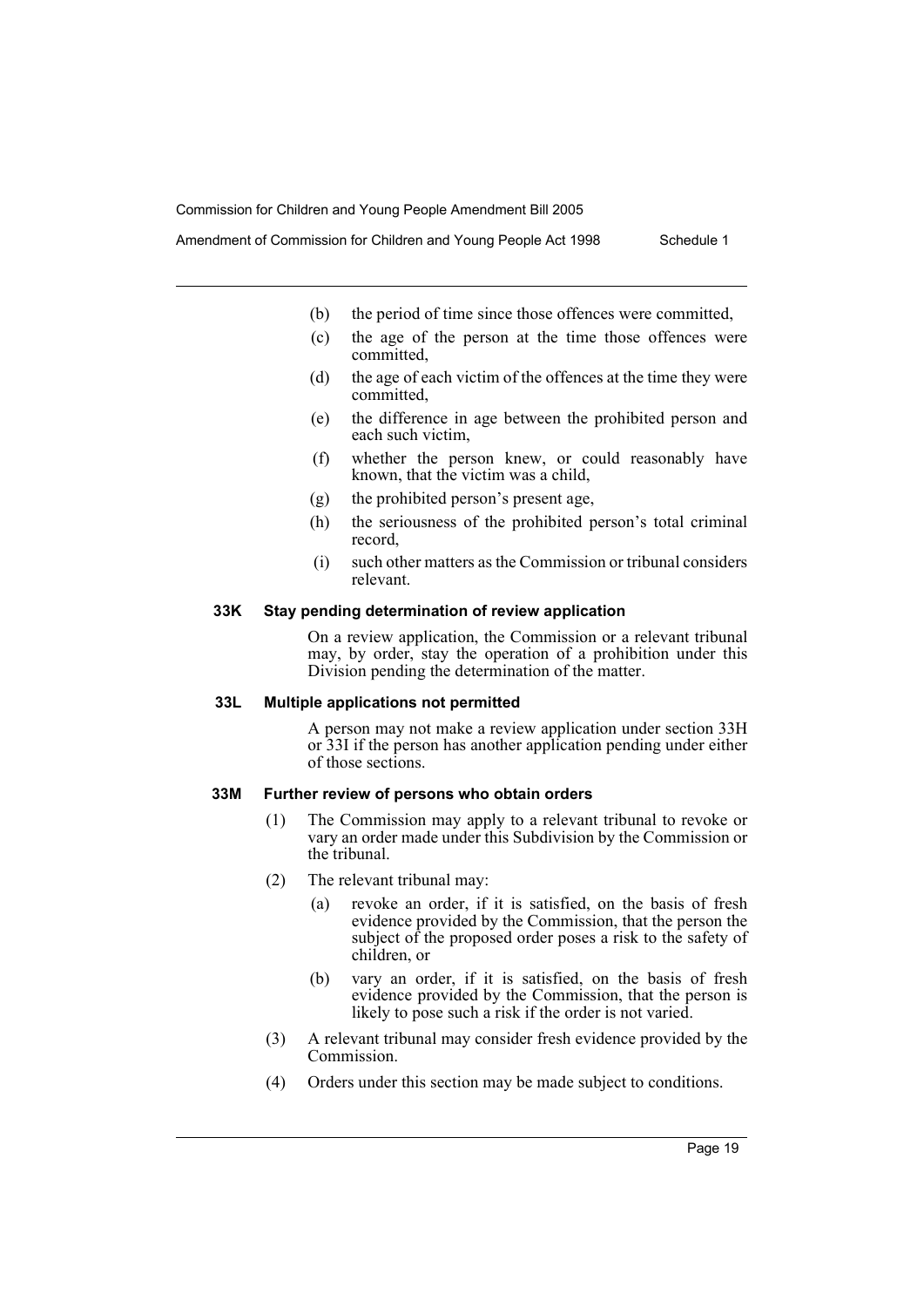Schedule 1 Amendment of Commission for Children and Young People Act 1998

- (5) The following applies to proceedings before the Administrative Decisions Tribunal under this section:
	- (a) the Tribunal may not award costs,
	- (b) an appeal lies on a question of law to the Supreme Court by any party to the proceedings.

#### **33N Commissioner of Police to be notified**

The Commission or a relevant tribunal must notify the Commissioner of Police of the terms of any order made under this Subdivision by the Commission or tribunal.

#### **33O Jurisdiction of Industrial Relations Commission**

The Industrial Relations Commission may not make an order under this Subdivision unless:

- (a) the person is an employee within the meaning of the *Industrial Relations Act 1996* who is liable to be dismissed from that employment under this Act, or
- (b) the person was such an employee who was dismissed from that employment under this Act.

# **Subdivision 3 Miscellaneous**

#### **33P Self-employed persons**

- (1) This section applies to self-employed persons engaged in child-related employment.
- (2) The regulations may make provision for or with respect to the following matters:
	- (a) additional persons who are not self-employed who may be treated as self-employed persons for the purposes of this section and any regulations made under this section,
	- (b) requirements for obtaining, displaying and producing certificates that a person is not a prohibited person,
	- (c) the issue of such certificates,
	- (d) regulating or prohibiting the engagement of self-employed persons in child-related employment if certificate requirements are not complied with,
	- (e) prohibiting the use of certificates by persons other than self-employed persons,
	- (f) matters ancillary to matters referred to in paragraphs  $(a)$ – $(e)$ .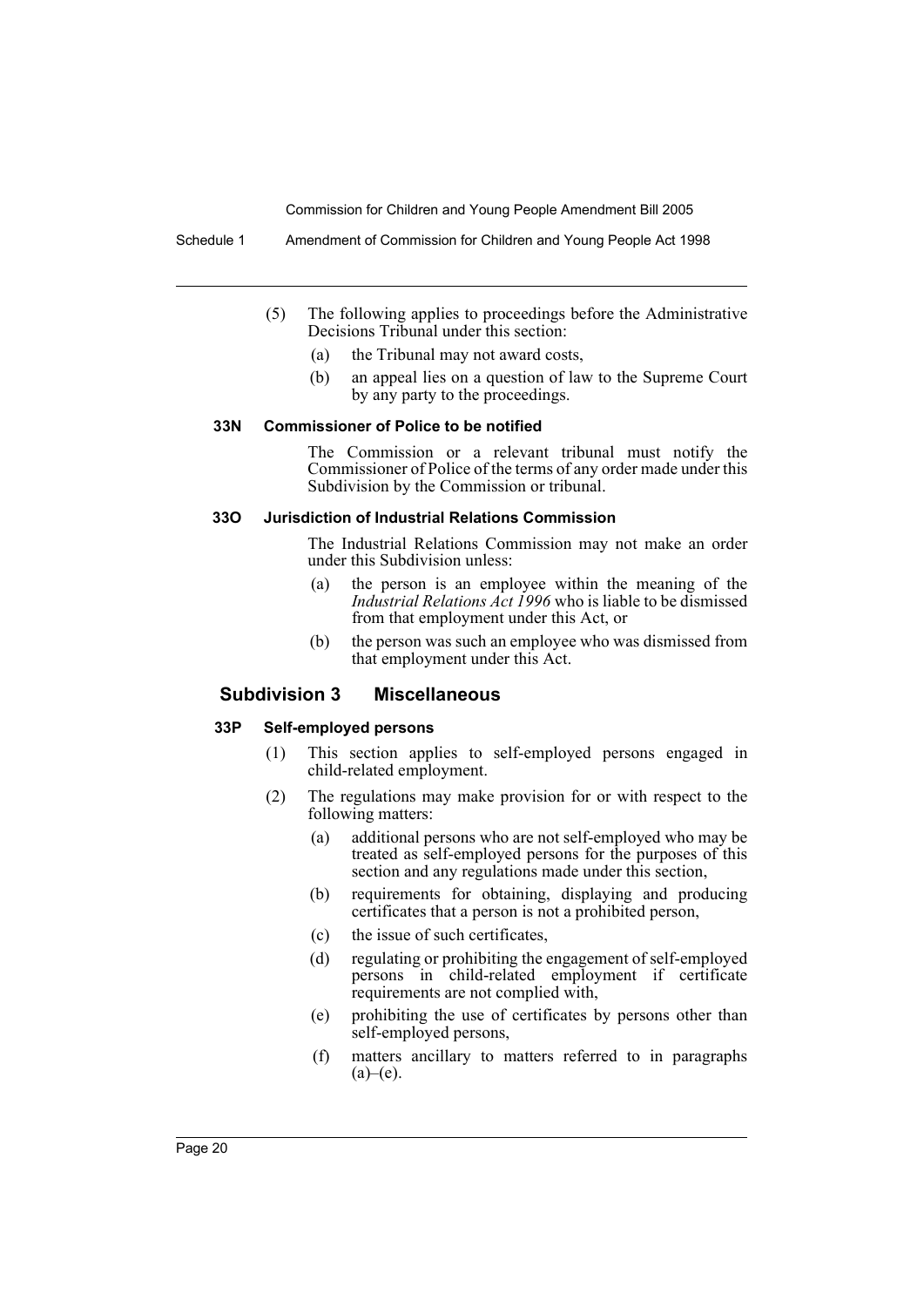Amendment of Commission for Children and Young People Act 1998 Schedule 1

#### **33Q Prohibited person may be transferred to other employment**

This Division does not prevent an employer who removes a prohibited person from child-related employment in accordance with this Division from transferring the person to employment of a different kind.

#### **33R Commission may advise on status**

The Commission may, on the application of a person, advise the person as to whether the person is a prohibited person or is eligible to make a review application.

#### **33S Monitoring and auditing functions**

- (1) The Commission may monitor and audit compliance with requirements and procedures relating to prohibited persons.
- (2) The Minister may give the Commission a written direction on the exercise of its functions under this section, and the Commission is to comply with any such direction. The Commission is to include any such direction in the Commission's annual report.

# **Division 3 Background checking**

#### **[32] Section 34 Nature of background checking**

Omit "Part, *employment screening*". Insert instead "Division, *background checking*".

#### **[33] Section 34 (c)**

Omit the paragraph. Insert instead:

(c) an estimate of the risk to children involved in that child-related employment arising from anything disclosed by such a check, having regard to all the circumstances of the case, including any risk arising from the particular workplace,

### **[34] Section 34 (d)**

Omit "risk assessment". Insert instead "estimate of risk".

#### **[35] Section 35 Guidelines relating to procedures and standards for background checking**

Omit section 35 (4).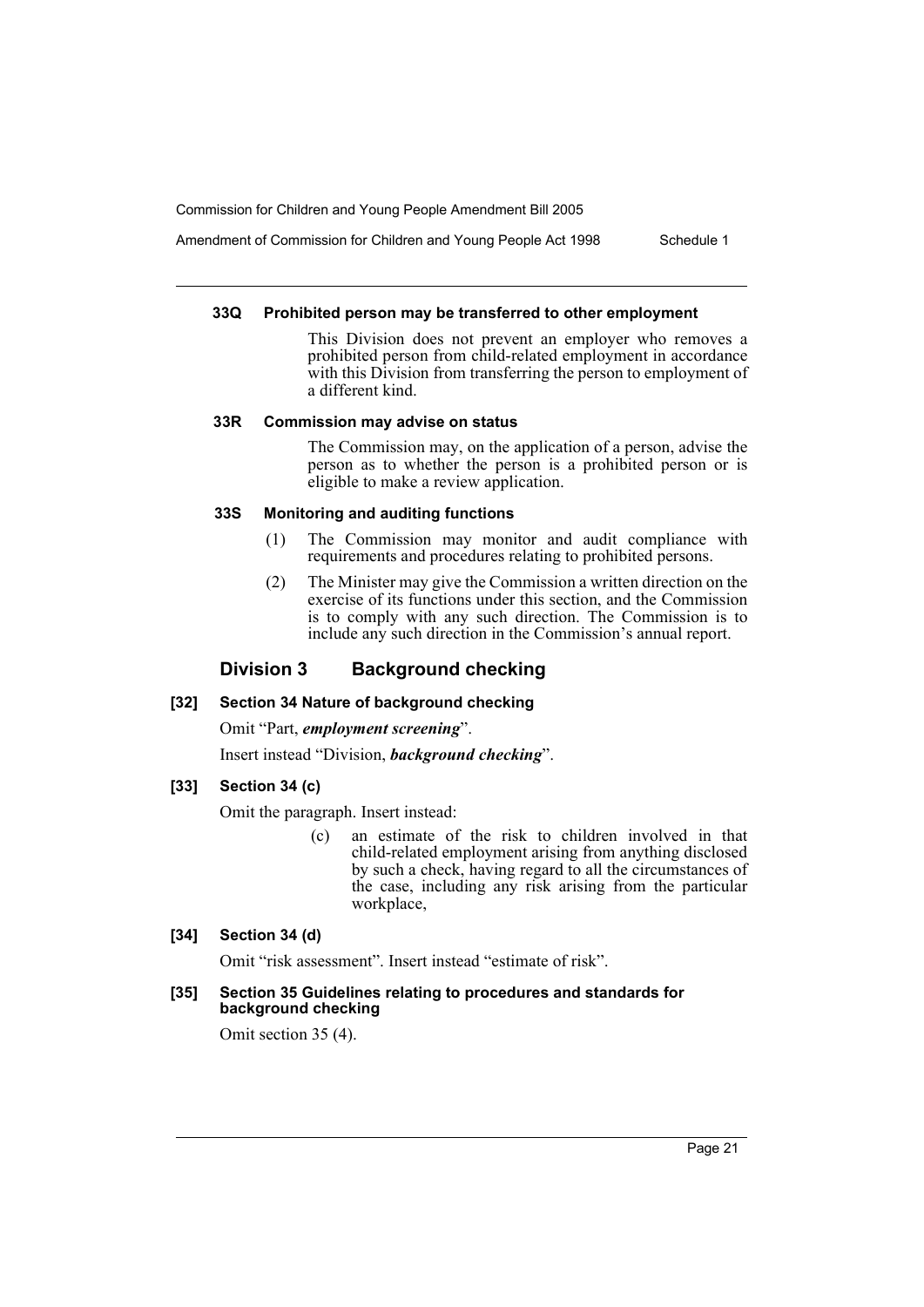Schedule 1 Amendment of Commission for Children and Young People Act 1998

#### **[36] Sections 35 (5), 37 (4B), 38 (1) and (2), 39 (4), 40 (3) and 44 (1)–(3) and (4) (where firstly occurring)**

Omit "Part" wherever occurring. Insert instead "Division".

#### **[37] Section 35 (6) and (7)**

Insert after section 35 (5):

- (6) The Minister may, from time to time, amend or revoke guidelines published under this section.
- (7) Guidelines made under this section, or amendments to guidelines, are to be published in the Gazette and take effect from the date of publication or such later date as is specified in the guidelines or amendments.
- **[38] Section 36 Functions of Commission in respect of background checking**  Insert "(including updating and correcting)" after "maintaining" in section 36 (1) (a).
- **[39] Section 36 (1) (c)**

Omit "such screening". Insert instead "such checking".

**[40] Section 37 Background checking mandatory for preferred applicants for certain child-related employment**

Insert "and section 37A" after "this section" in section 37 (6).

**[41] Section 37 (6)**

Omit paragraphs (a) and (b) of the definition of *primary child-related employment*.

Insert instead:

- (a) paid child-related employment, or
- (b) child-related employment of a minister, priest, rabbi, mufti or other like religious leader or spiritual official of a religion, or

#### **[42] Section 37A**

Insert after section 37:

#### **37A Background checking for certain short-term employees**

(1) This section applies to any decision by an employer to employ a person in primary child-related employment for a period of less than 6 months or such other period as may be prescribed by the regulations.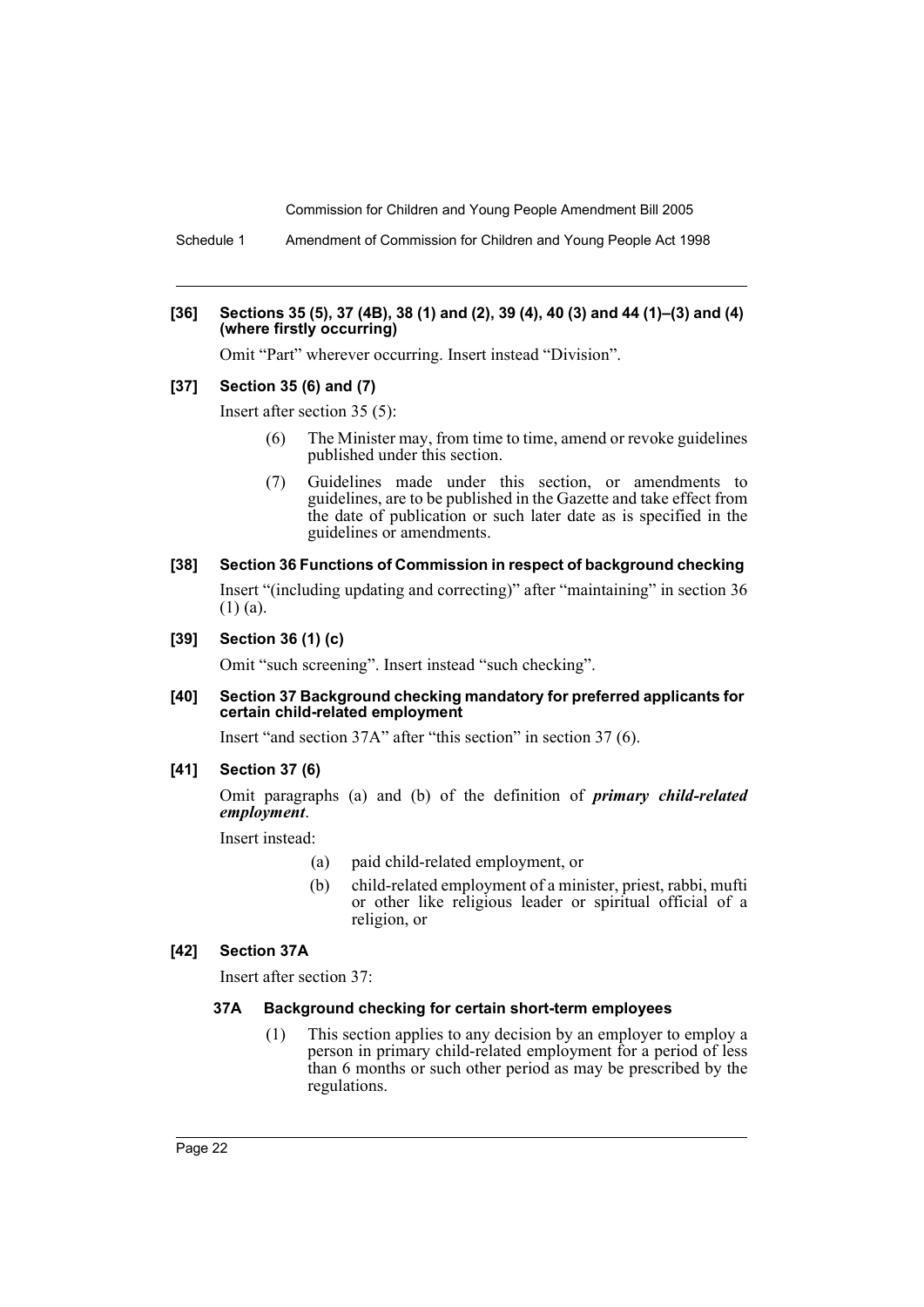Amendment of Commission for Children and Young People Act 1998 Schedule 1

- - (2) The employer is taken to have complied with section 37 if:
		- (a) background checking procedures have been carried out in accordance with that section in relation to the person within the period of 12 months immediately preceding the employment of the person by the employer, and
		- (b) the background checking procedures were carried out in respect of a decision by the same employer to employ the person in the same kind of primary child-related employment.
	- (3) The employer is taken to have complied with section 37 if:
		- (a) background checking procedures have been carried out in accordance with that section in relation to the person by an employer-related body approved by the Minister within the period of 12 months immediately preceding the employment of the person by the employer, and
		- (b) the background checking procedures were carried out in respect of a decision by the same or another employer to employ the person in the same kind of primary child-related employment.

#### **[43] Section 38 Notification of information relating to relevant criminal records or other orders**

Omit "on their behalf" from section 38 (2).

#### **[44] Section 38 (5)**

Insert after section 38 (4):

(5) Information may be disclosed under subsections (1) and (2) to and by an employer (or employer-related body) situated outside New South Wales and approved by the Minister.

#### **[45] Section 39 Duties of employers with respect to relevant employment proceedings**

Omit section 39 (1). Insert instead:

- (1) It is the duty of an employer to notify the Commission of the name and other identifying particulars of any employee against whom relevant employment proceedings have been completed by the employer, other than proceedings:
	- (a) in which a finding is made that the alleged reportable conduct, or the alleged commission of an act of violence, did not occur, or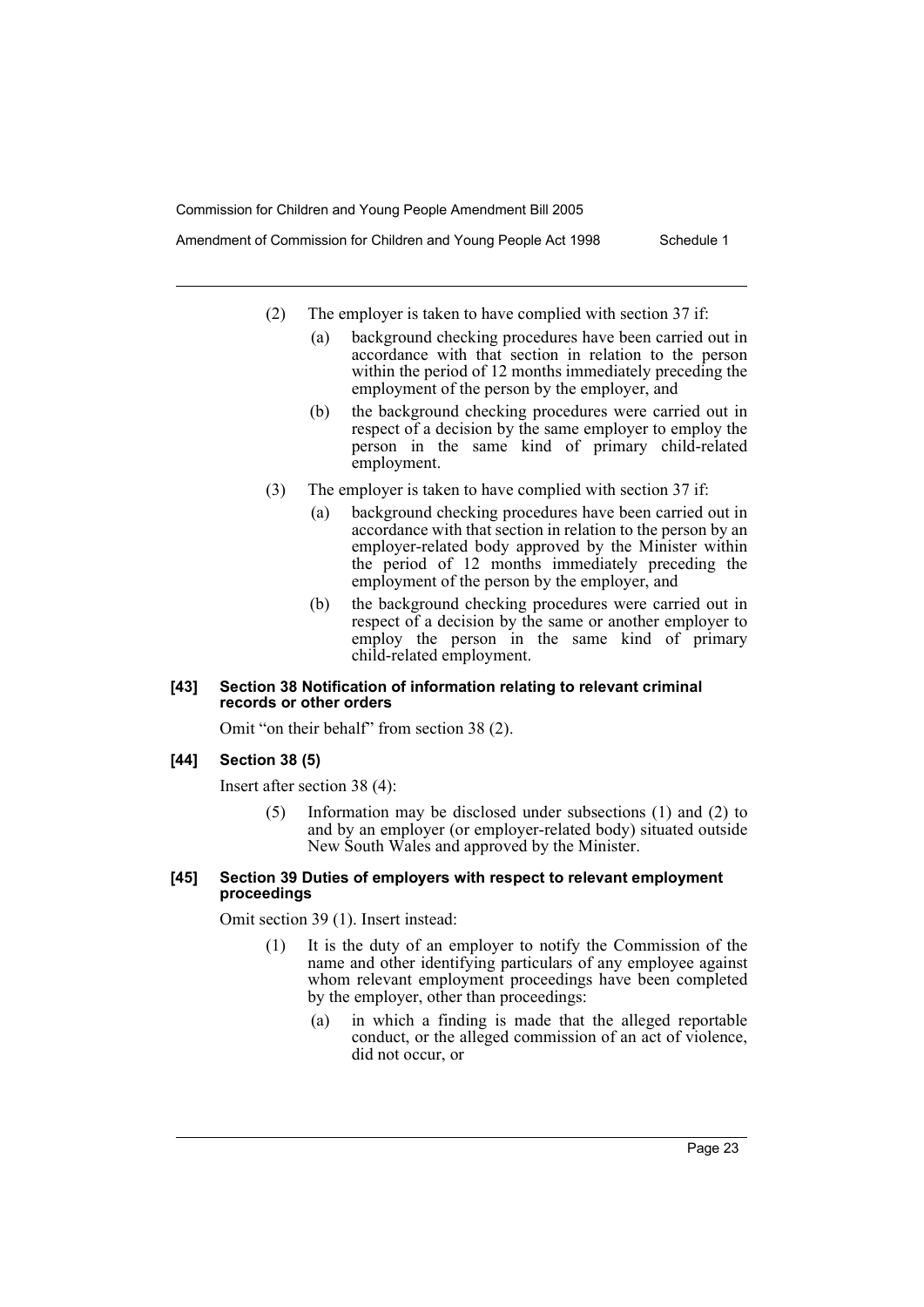- (b) in which a finding is made that the allegations in respect of which the proceedings were brought were vexatious or misconceived.
- (1A) For the purposes of subsection (1), employment proceedings are taken to be completed by an employer if the employer has determined the proceedings, whether or not any right of appeal or review has been exercised or exhausted.

#### **[46] Section 40 Duties of employers to notify Commission of rejected applicant in connection with background checking**

Omit "a risk assessment" from section 40 (1).

Insert instead "an estimate of risk".

#### **[47] Section 41**

Omit sections 41 and 42. Insert instead:

#### **41 Enforcement notices**

- (1) The Commission may, by notice in writing served on an employer, require the employer to comply with obligations of the employer under section 37, 39 or 40 within the period specified in the notice.
- (2) The Commission may serve a notice on an employer under this section if it is of the opinion that the employer has failed to comply with any provision of section 37, 39 or 40.
- (3) The notice must set out the reasons for the notice being given.
- (4) The period specified in a notice is to be not less than 28 days.
- (5) The Commission may revoke a notice at any time.
- (6) A person who fails, without reasonable excuse, to comply with a notice in force under this section is guilty of an offence. Maximum penalty: 50 penalty units, or imprisonment for 6 months, or both.
- (7) In any proceedings for an offence against this section, the onus of proving that a person had a reasonable excuse lies with the defendant.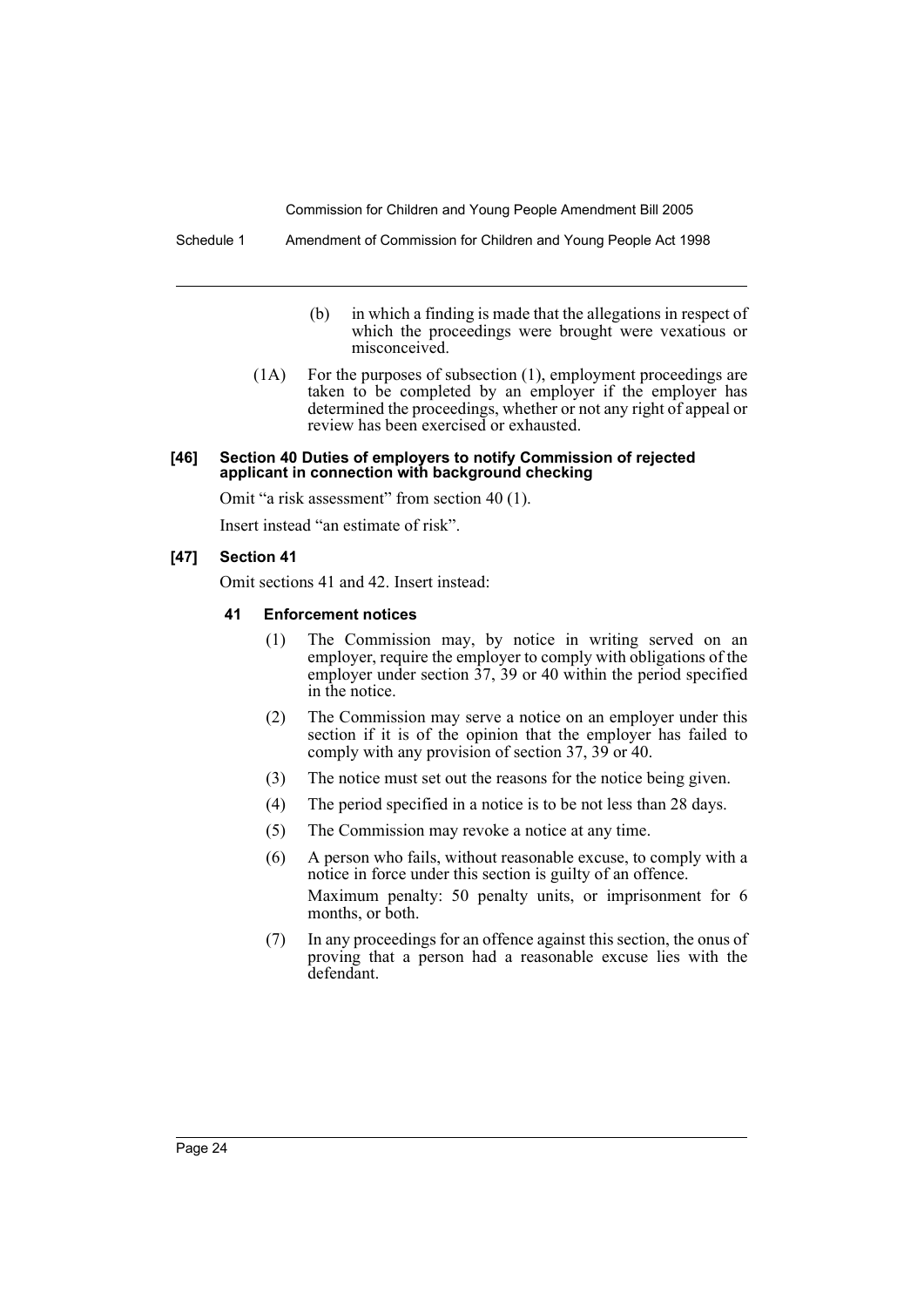Amendment of Commission for Children and Young People Act 1998 Schedule 1

#### **[48] Section 43A**

Insert after section 43:

#### **43A Rectification or withdrawals of notifications**

- (1) An employer may amend or withdraw a notification to the Commission under section 39 or 40 if the employer determines that the notification was incorrect or wrongly made.
- (2) An amendment or withdrawal of a notification is to be in the form directed by the Commission.

#### **[49] Section 44 Effect of Division on other rights and procedures**

Omit "Employment screening" from section 44 (1).

Insert instead "Background checking".

# **[50] Section 45 Staged implementation of duties under Part**

Omit the section.

# **[51] Sections 48A and 48B**

Insert after section 48:

#### **48A Protection of persons relating to child-related employment**

- (1) Anything done by a person in good faith and with reasonable care:
	- (a) for the purpose of background checking, or
	- (b) for the purpose of exercising a function under Part 7,

does not subject the person to any action, liability, claim or demand.

- (2) Without limiting subsection (1):
	- (a) a person has qualified privilege in proceedings for defamation in respect of anything done by the person for the purposes of background checking or exercising a function under Part 7, and
	- (b) damages or compensation (whether for breach of contract or otherwise) are not payable in respect of a decision not to employ a person as a result of an estimate of risk carried out in good faith and with reasonable care for the purposes of background checking or an application for an order under Subdivision 2 of Division  $2$  of Part 7.
- (3) This section does not limit or affect any other right, privilege or immunity that a person has as a defendant in any proceedings.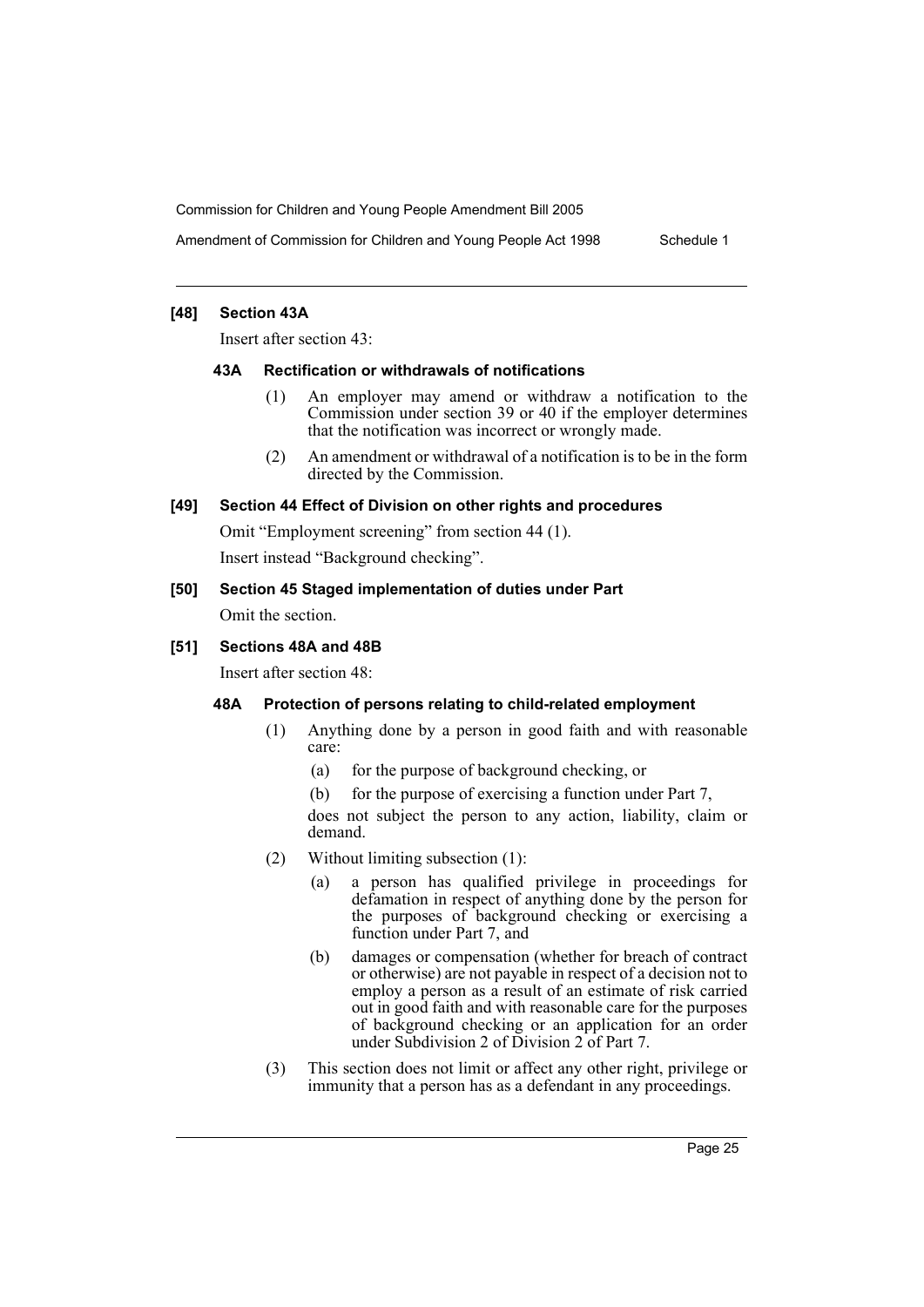Schedule 1 Amendment of Commission for Children and Young People Act 1998

#### **48B Unauthorised disclosure or dishonest collection of information**

- (1) A person who discloses any information obtained by the person in connection with background checking or the exercise of functions under Part 7 is guilty of an offence unless the disclosure:
	- (a) is made in good faith for the purposes of background checking or the exercise of a function under Part 7, or
	- (b) is made with the consent of the person to whom the information relates, or
	- (c) is ordered by a court, or any other body or person exercising judicial functions, for the purposes of the hearing or determination by the court, body or person of any matter, or
	- (d) is made with other lawful excuse.
- (2) A person who dishonestly obtains confidential information relating to background checking or the exercise of functions under Part 7 is guilty of an offence.

Maximum penalty: 50 penalty units or imprisonment for 6 months, or both.

#### **[52] Section 49 Proceedings for offences**

Insert at the end of section 49:

(2) Despite any other law, proceedings for an offence under this Act must be commenced not later than 2 years from when the offence was alleged to have been committed.

#### **[53] Section 52**

Insert after section 51:

#### **52 Relationship with other Acts and laws**

- (1) A prohibition on employment under this Act prevails to the extent of any inconsistency between it and any other Act or law.
- (2) The Industrial Relations Commission or any other court or tribunal does not have jurisdiction under any Act or law to order the re-instatement or re-employment of a person or employee contrary to a prohibition on employment imposed by this Act, or to order the payment of damages or compensation for any removal from employment in accordance with this Act.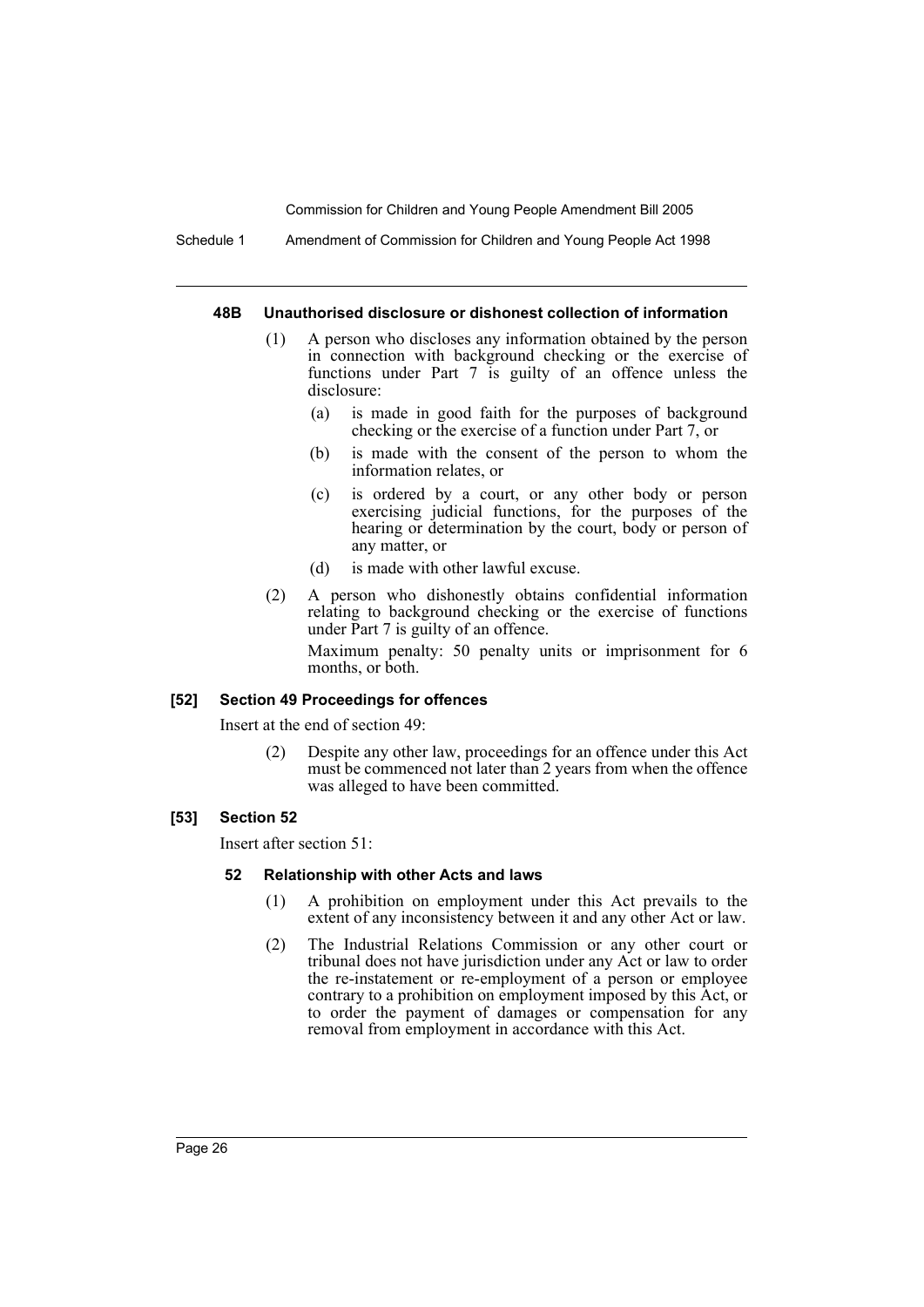Amendment of Commission for Children and Young People Act 1998 Schedule 1

#### **[54] Section 53 Review of Act**

Omit section 53 (2). Insert instead:

(2) The review is to be undertaken as soon as possible after the period of 5 years from the date of assent to the *Commission for Children and Young People Amendment Act 2005*.

#### **[55] Schedule 3 Savings, transitional and other provisions**

Insert at the end of clause 1 (1):

*Commission for Children and Young People Amendment Act 2005* 

#### **[56] Schedule 3, Part 5**

Insert after Part 4:

# **Part 5 Provisions consequent on enactment of Commission for Children and Young People Amendment Act 2005**

# **7 Definitions**

(1) In this Part:

*amending Act* means the *Commission for Children and Young People Amendment Act 2005*.

*repealed Act* means the *Child Protection (Prohibited Employment) Act 1998*.

(2) Words and expressions used in this Part have the same meanings as they have in Part 7 of this Act, as amended by the amending Act.

#### **8 Persons convicted of child-related personal violence offences**

- (1) A person who was, immediately before the commencement of this clause, employed in child-related employment and who had previously been convicted of a child-related personal violence offence does not commit an offence under Part 7 of this Act by remaining in that employment.
- (2) An employer who continues to employ a person referred to in subclause (1) is not guilty of an offence under Part 7 of this Act.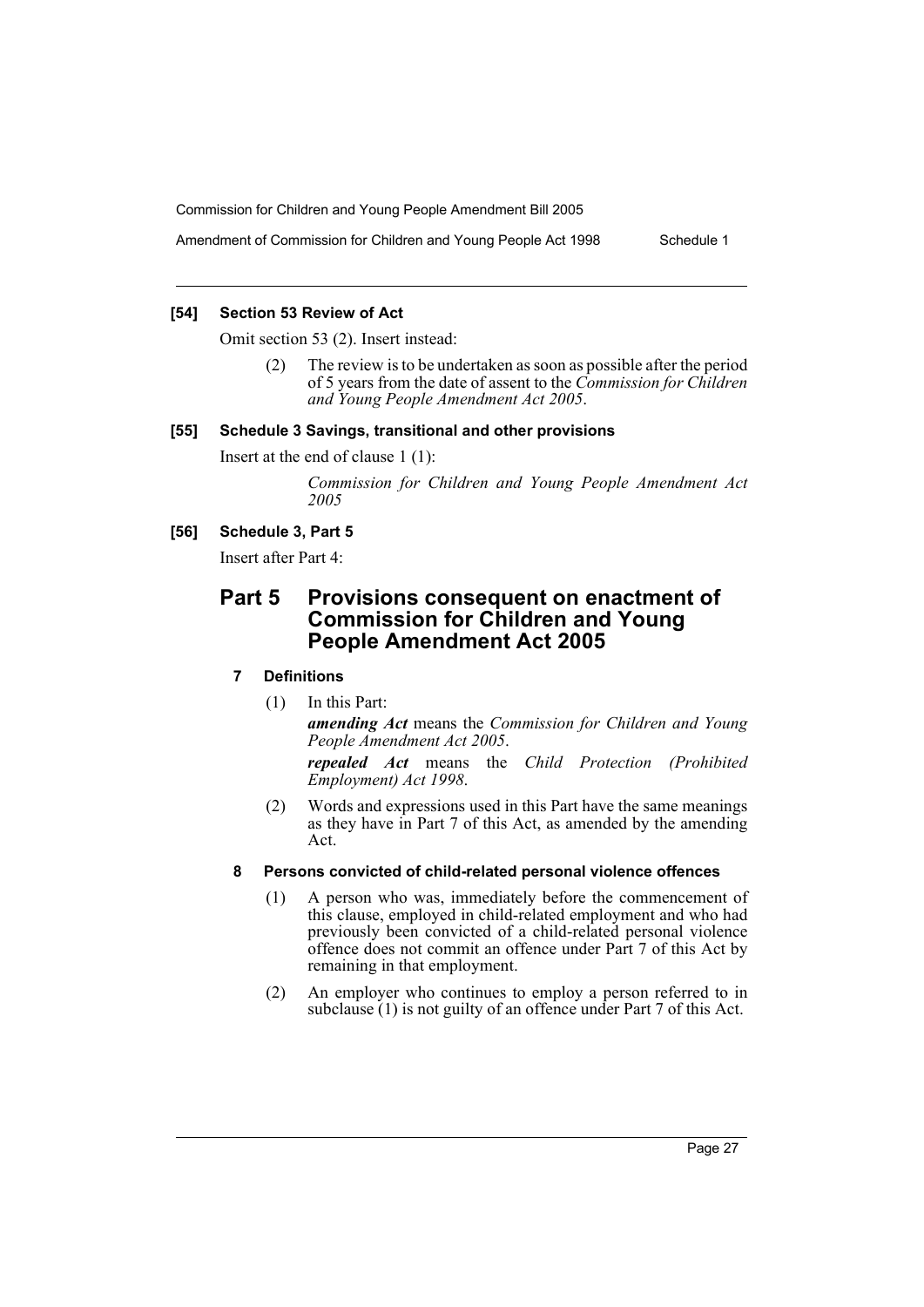Schedule 1 Amendment of Commission for Children and Young People Act 1998

(3) However, a person referred to in subclause (1) is a prohibited person in relation to the conviction for the child-related personal violence offence for the purposes of any child-related employment (subject to Subdivision 2 of Division 2 of Part 7) commencing after the commencement of this clause.

#### **9 Existing declarations**

- (1) An order made under the repealed Act, and in force immediately before the repeal of that Act, continues in force and is taken to have been made under Division 2 of Part 7.
- (2) Subclause (1) has effect whether or not the prohibited person the subject of the order is a person in respect of whom an order may be made under that Division.

#### **10 Review of existing orders**

Section 33M, as inserted by the amending Act, applies in respect of orders made under the repealed Act and in force immediately before the commencement of that section.

#### **11 General savings**

- (1) Anything of a kind required or permitted to be done by or under a provision of Division 2 of Part 7 of this Act, as inserted by the amending Act, that was required or permitted to be done under a corresponding provision of the repealed Act and that still had effect immediately before its repeal continues in effect on or after that repeal as if:
	- (a) Division 2 of Part 7 of this Act had been in force when it was done, and
	- (b) it had been done by or under the corresponding provision of Division 2 of Part 7 of this Act.
- (2) The repeal of the repealed Act does not affect the operation of the repealed Act to the extent that it provided that a person was not liable for an offence under that Act.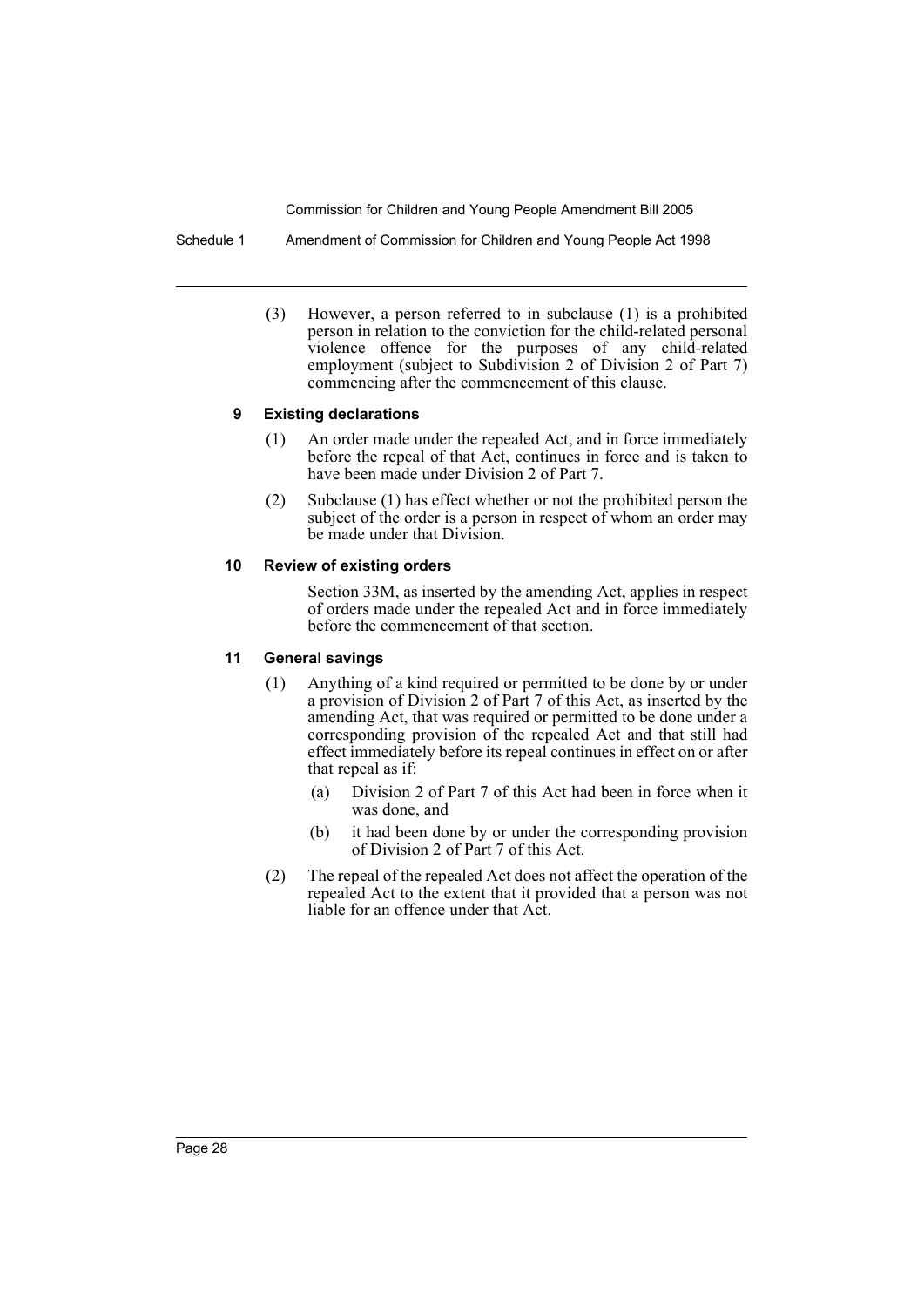Amendment of other Acts **Schedule 2** and the 2 and the 2 and 2 and 2 and 2 and 2 and 2 and 2 and 2 and 2 and 2 and 2 and 2 and 2 and 2 and 2 and 2 and 2 and 2 and 2 and 2 and 2 and 2 and 2 and 2 and 2 and 2 and 2 and 2 and

# **Schedule 2 Amendment of other Acts**

(Section 4)

# **2.1 Administrative Decisions Tribunal Act 1997 No 76**

#### **Schedule 2 Composition and functions of Divisions**

Omit "*Child Protection (Prohibited Employment) Act 1998*" from clause 2 of Division 2 of Part 1.

Insert instead "*Commission for Children and Young People Act 1998*".

# **2.2 Child Protection (Offenders Registration) Act 2000 No 42**

#### **Section 9 Relevant personal information to be reported**

Omit "*Child Protection (Prohibited Employment) Act 1998*" from section 9 (3).

Insert instead "*Commission for Children and Young People Act 1998*".

# **2.3 Education Act 1990 No 8**

#### **Section 47 Registration requirements for non-government schools**

Omit "the *Child Protection (Prohibited Employment) Act 1998*" from section 47 (g) (ii).

Insert instead "Division 2 of Part 7 of the *Commission for Children and Young People Act 1998*".

# **2.4 Industrial Relations Act 1996 No 17**

#### **Section 164A Powers of Commission as to disclosure of matters before the Commission**

Omit "the *Child Protection (Prohibited Employment) Act 1998*" from section 164A (3) (a).

Insert instead "Subdivision 2 of Division 2 of Part 7 of the *Commission for Children and Young People Act 1998*".